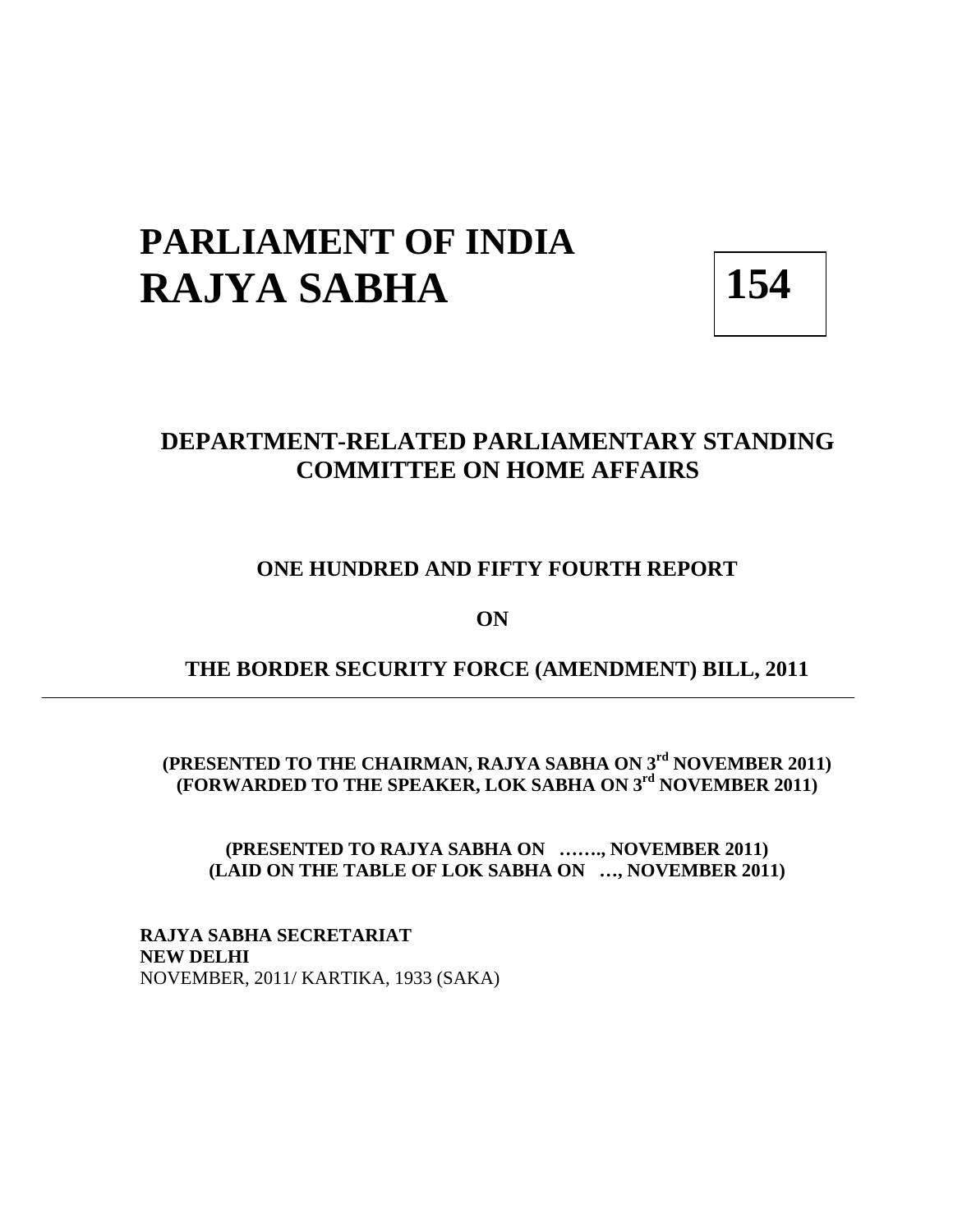**C.S.(H.A.)-……** 

# **PARLIAMENT OF INDIA RAJYA SABHA**

## **DEPARTMENT-RELATED PARLIAMENTARY STANDING COMMITTEE ON HOME AFFAIRS**

## **ONE HUNDRED AND FIFTY FOURTH REPORT**

**ON** 

## **THE BORDER SECURITY FORCE (AMENDMENT) BILL, 2011**

#### **(PRESENTED TO THE CHAIRMAN, RAJYA SABHA ON 3rd NOVEMBER, 2011) (FORWARDED TO THE SPEAKER, LOK SABHA ON 3rd NOVEMBER, 2011)**

**(PRESENTED TO RAJYA SABHA ON ……………… NOVEMBER, 2011) (LAID ON THE TABLE OF LOK SABHA ON …………… NOVEMBER, 2011)** 



#### **RAJYA SABHA SECRETARIAT NEW DELHI**

**NOVEMBER 2011**/KARTIKA, 1933 (SAKA)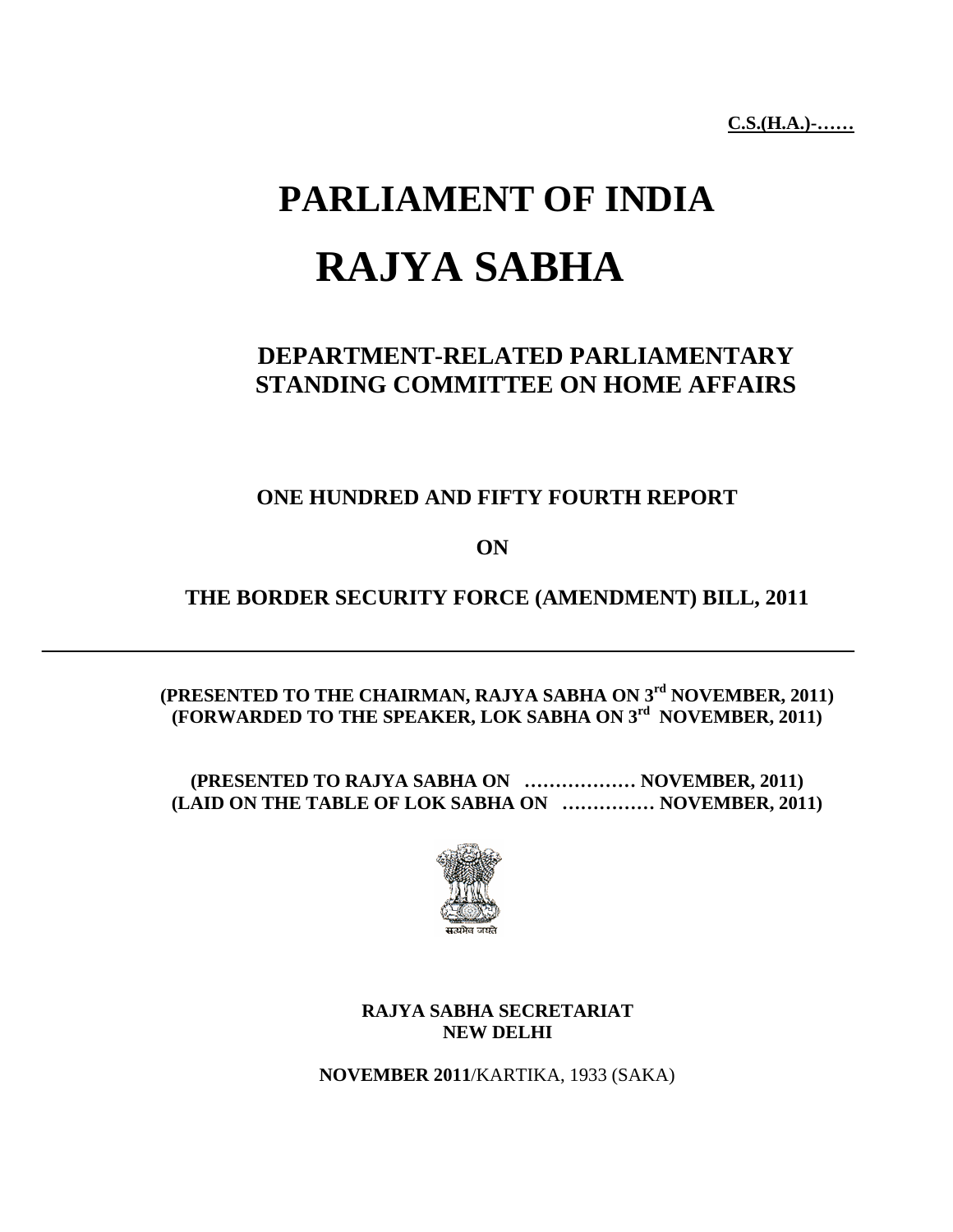#### **C O N T E N T S**

|                      | <b>COMPOSITION OF THE COMMITTEE</b>                                                  | $(i - ii)$ |
|----------------------|--------------------------------------------------------------------------------------|------------|
| <b>PREFACE</b>       |                                                                                      | $(iii-iv)$ |
| <b>REPORT</b>        |                                                                                      | $1 - 20$   |
| <b>CHAPTER-I</b>     | <b>BACKGROUND</b>                                                                    | $1 - 4$    |
| <b>CHAPTER - II</b>  |                                                                                      | $5 - 6$    |
|                      | PRESENTATION OF MINISTRY OF HOME AFFAIRS                                             |            |
| <b>CHAPTER - III</b> |                                                                                      | $7 - 18$   |
|                      | ISSUES RAISED BY THE MEMBERS AND RESPONSE<br>OF THE MINISTRY OF HOME AFFAIRS THEREON |            |
| <b>CHAPTER - IV</b>  |                                                                                      | $19 - 20$  |
|                      | CLAUSE-BY-CLAUSE CONSIDERATION OF THE<br>BILL AND RECOMMENDATIONS OF THE COMMITTE    |            |
|                      |                                                                                      |            |

\* RELEVANT MINUTES OF MEETINGS OF COMMITTEE

\*ANNEXURE:

The Border Security Force (Amendment) Bill, 2011;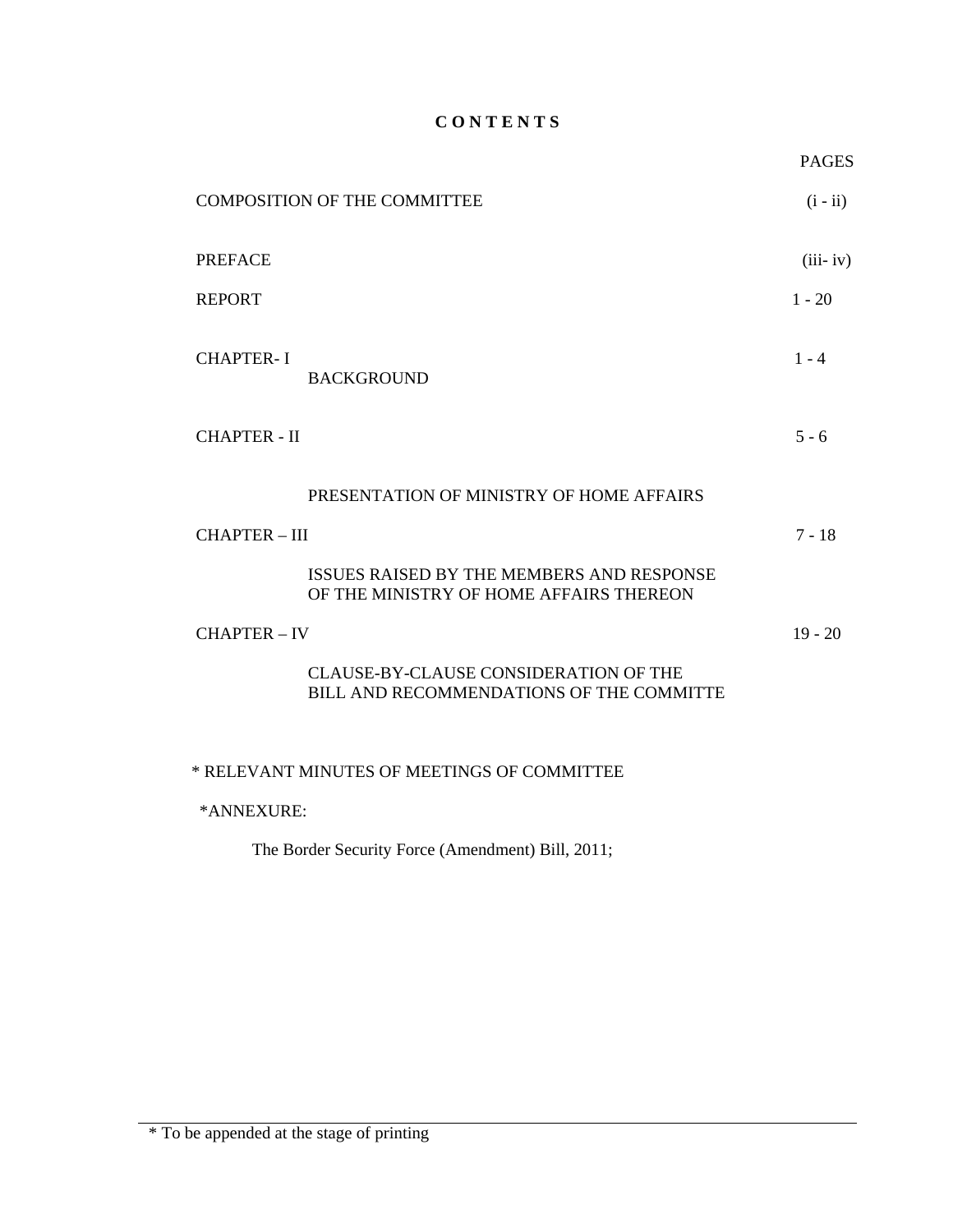#### **Department-related Parliamentary Standing Committee on Home Affairs (re-constituted w.e.f. 31st August, 2010)**

#### **Rajya Sabha**

- 1. Shri M. Venkaiah Naidu Chairman
- 2. Shri Rishang Keishing
- 3. Dr. N. Janardhana Reddy
- 4. Shri S.S. Ahluwalia
- 5. Shri Naresh Chandra Agrawal
- 6. Shri Prasanta Chatterjee
- 7. Shri Javed Akhtar $f$
- 8. Shri Tariq Anwar
- 9. Dr. V. Maitreyan
- 10. Shri D. Raja

#### **Lok Sabha**

- 11. Shri L.K. Advani
- 12. Dr. Rattan Singh Ajnala
- 13. Dr. Kakoli Ghosh Dastidar
- 14. Shri Ramen Deka
- 15. Shri L. Raja Gopal
- 16. Shri Mohd. Maulana Asrarul Haque
- 17. Shri Naveen Jindal
- 18. Shri Jitender Singh Malik
- 19. Shri Lalubhai Babubhai Patel
- 20. Shri Natubhai Gomanbhai Patel
- 21. Dr. Nilesh N. Rane
- 22. Shri Bishnu Pada Ray
- 23. Adv. A. Sampath
- 24. Shri Hamdullah Sayeed
- 25. Shri Neeraj Shekhar
- 26. Dr. Raghuvansh Prasad Singh
- 27. Shri Ravneet Singh
- 28. Shrimati Seema Upadhyay
- 29. Shri Harsh Vardhan

 $\overline{a}$ 

- 30. Shri Bhausaheb Rajaram Wakchaure
- 31. Shri Dinesh Chandra Yadav

<span id="page-3-0"></span><sup>ƒ</sup> Shri Javed Akhtar nominated w.e.f. 21 September 2010 *vice* Shri Tiruchi Siva, who has resigned from the Membership of the DRSC on Home Affairs w.e.f. the 13<sup>th</sup> September, 2010.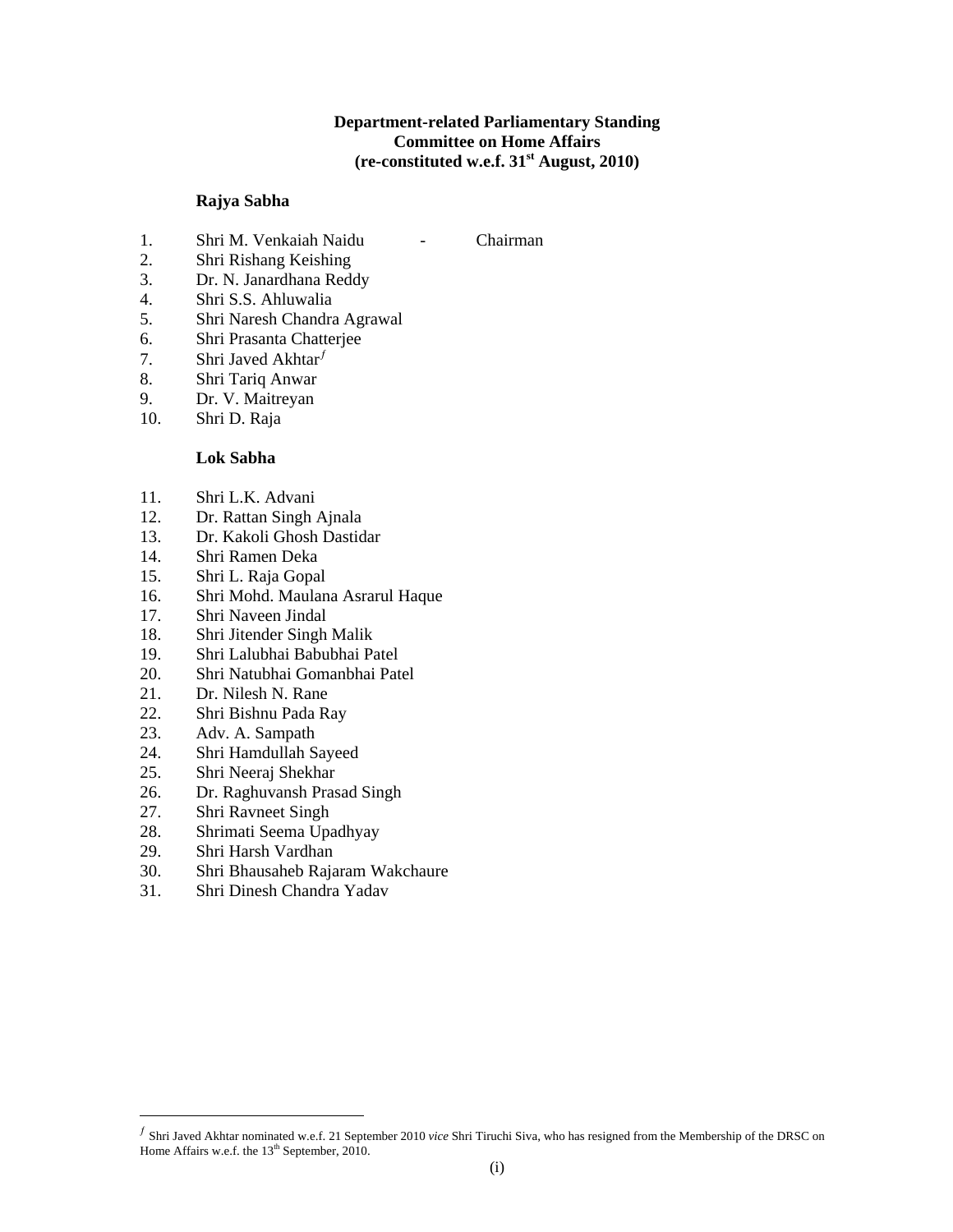#### **Composition of the Department-related Parliamentary Standing Committee on Home Affairs (re-constituted w.e.f. 31st August, 2011)**

#### **Rajya Sabha**

- 1. Shri M. Venkaiah Naidu Chairman
- 2. Shri Rishang Keishing
- 3. Dr. N. Janardhana Reddy
- 4. Shri S.S. Ahluwalia
- 5. Shri Naresh Chandra Agrawal
- 6. Shri Prasanta Chatterjee
- 7. Shri Tariq Anwar
- 8. Dr. V. Maitreyan
- 9. Shri D. Raja
- 10. Shri Javed Akhtar

#### **Lok Sabha**

- 11. Shri L.K. Advani
- 12. Shri Sansuma Khunggur Bwiswmuthiary
- 13. Shri Khagen Das
- 14. Dr. Kakali Ghosh Dastidar
- 15. Shri Ramen Deka
- 16. Shri Lagadapati Raja Gopal
- 17. Shri Mohammad Asrarul Haque
- 18. Shri Naveen Jindal
- 19. Shri Jitender Singh Malik
- 20. Shri Babulal Marandi
- 21. Shri Baijayant Panda
- 22. Shri Lalubhai B. Patel
- 23. Shri Natubhai Gomanbhai Patel
- 24. Dr. Nilesh N. Rane
- 25. Shri Bishnu Pada Ray
- 26. Shri Adhi Sankar
- 27. Shri Hamdullah Sayeed
- 28. Shri Neeraj Shekhar
- 29. Shri Ravneet Singh
- 30. Shri Harsh Vardhan
- 31. Shri Dinesh Chandra Yadav

#### **SECRETARIAT**

Shri P.P.K. Ramacharyulu, Joint Secretary Shri D.K. Mishra, Joint Director Shri Bhupendra Bhaskar, Assistant Director Shri Sanjeev Khokhar, Committee Officer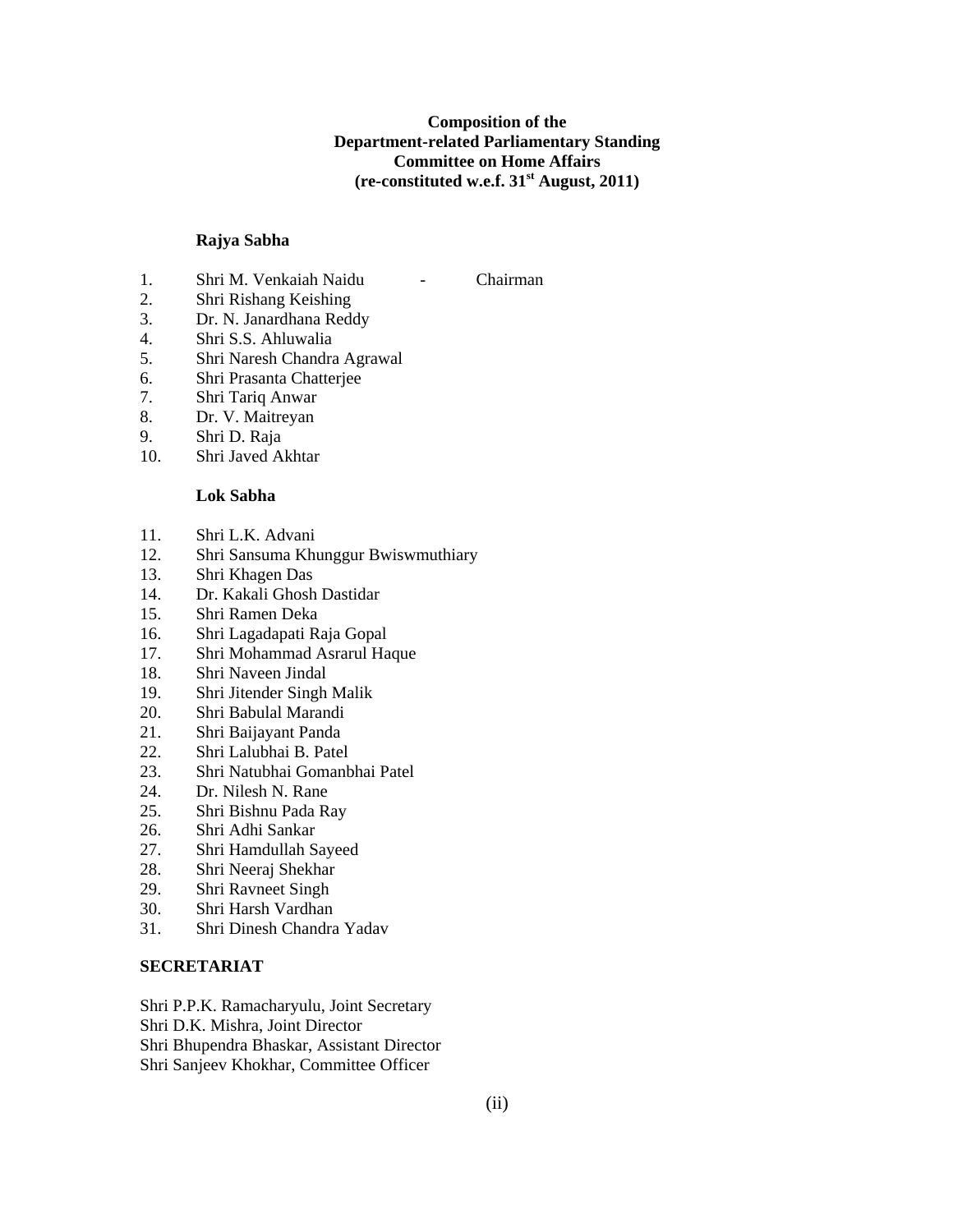#### **PREFACE**

 I, the Chairman of the Department-related Parliamentary Standing Committee on Home Affairs, having been authorized by the Committee to submit the Report on its behalf, do hereby present this One Hundred and Fifty-fourth Report on the Border Security Force (Amendment) Bill, 2011.

2. In pursuance of the rules relating to the Department-related Parliamentary Standing Committees, the Chairman, Rajya Sabha, referred<sup>\*</sup> the Border Security Force (Amendment) Bill 2011 **(Annexure-1)** as introduced in the Lok Sabha on 18<sup>th</sup> August, 2011 and pending therein, to the Committee on  $19<sup>th</sup>$  August, 2011, for examination and report by  $30<sup>th</sup>$  September, 2011. After the Bill was referred to the Committee, the Committee could not meet till  $31<sup>st</sup>$ August, 2011 i.e. its last day of tenure due to engagement of Members in the Session of Parliament. The Committee was re-constituted w.e.f.  $1<sup>st</sup>$  September, 2011 and the first meeting of the Committee was held on 23rd September, 2011, in which it heard the presentation of the Home Secretary on the Bill. After hearing the Home Secretary, the Committee sought extension of time from Hon'ble Chairman, upto  $30<sup>th</sup>$  October, 2011, for presentation of the report on the Bill which was acceded to.

3. The Border Security Force (Amendment) Bill, 2011 seeks to amend Sections 4 and 139 of the Border Security Force Act, 1968.

4. The Committee considered the Border Security Force (Amendment) Bill, 2011 in three sittings held on  $23^{\text{rd}}$  September,  $14^{\text{th}}$  and  $24^{\text{th}}$  October, 2011. The Committee heard the official presentation of the representatives of the Ministry of Home Affairs on 23<sup>rd</sup> September, 2011 on the Bill. As per practice, the Secretaries and senior officers of the Legislative Department and the Department of Legal Affairs were also present in those sittings to respond to the queries of the Members.

4.1 The Committee in its sitting on  $14<sup>th</sup>$  October, 2011 took up the Bill for clause-by-clause consideration.

 $\overline{a}$ 

<span id="page-5-0"></span><sup>♣</sup> vide Rajya Sabha Parliamentary Bulletin Part II No. 48728 dated 19th August, 2011.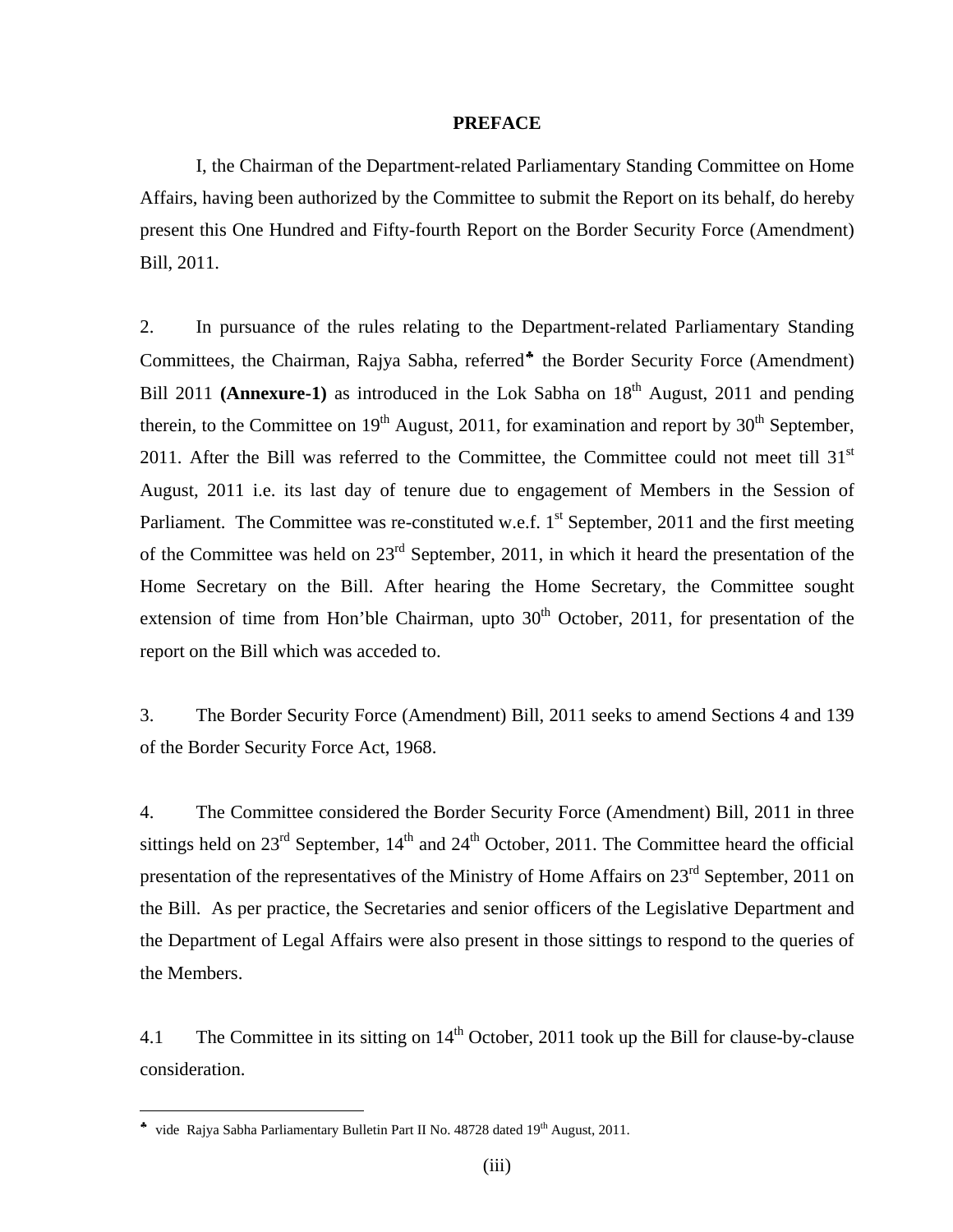4.2 The Committee in its sitting held on  $24<sup>th</sup>$  October, 2011 considered and adopted this Report. The Committee also authorized its Chairman to present the Report to the Chairman, Rajya Sabha.

- 5. The Committee has made use of the following documents in preparing the Report:-
	- (i) The Border Security Force (Amendment) Bill, 2011;
	- (ii) Detailed background Note on the Bill as received from the Ministry of Home Affairs;
	- (iii) The Border Security Act, 1968;
	- (iv) Oral evidence tendered by the representatives of Ministry of Home Affairs, Law and Justice; and
	- (v) Replies received from the Ministry of Home Affairs on the queries raised by the Members.

6. For facility of reference and convenience, observations and recommendations of the Committee have been printed in bold letters in the body of the Report.

> **M. Venkaiah Naidu Chairman** Department-related Parliamentary Standing Committee on Home Affairs

24<sup>th</sup> October, 2011/New Delhi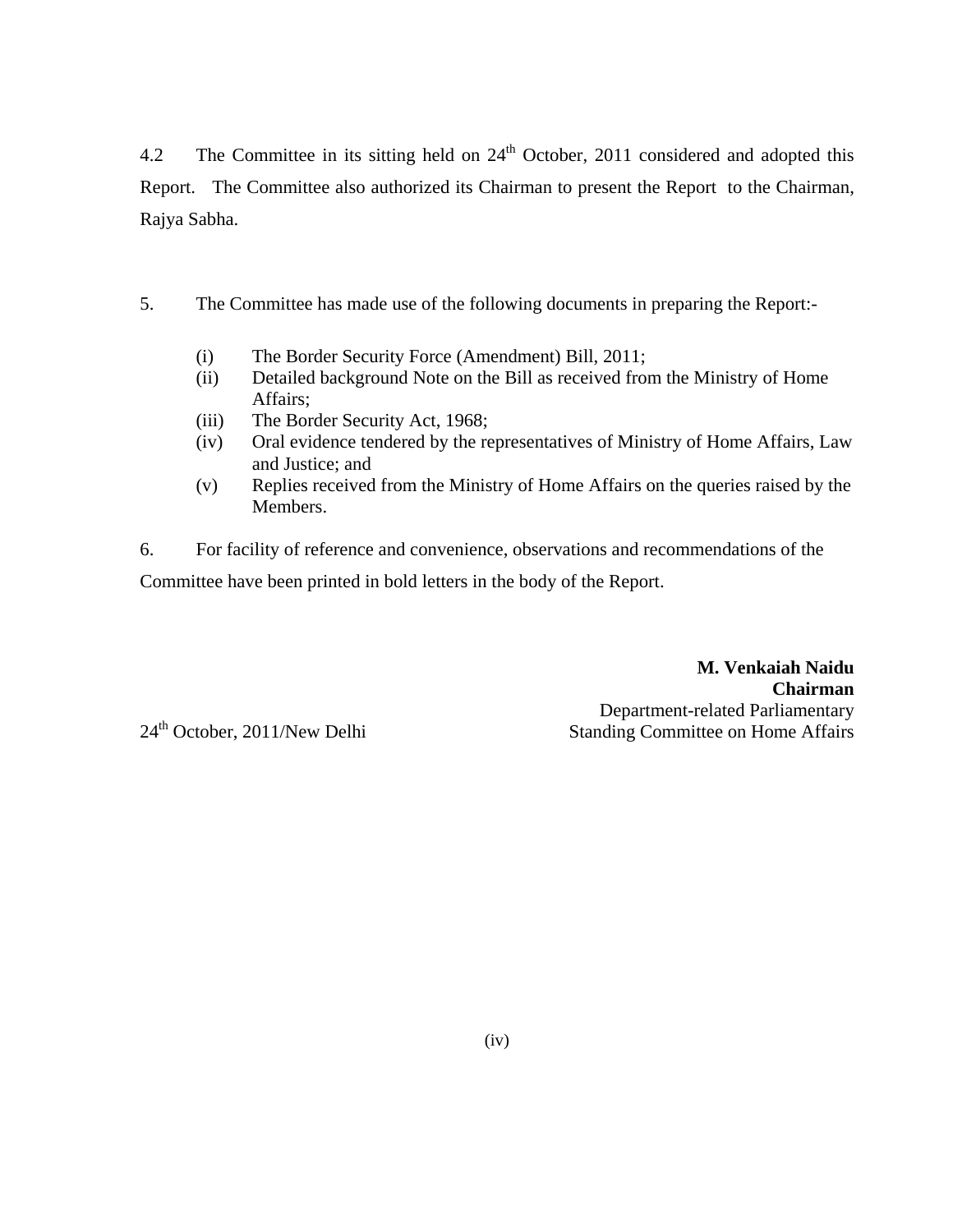## **CHAPTER - I BACKGROUND**

1.0 According to Statements of Objects and Reasons of the Border Security Force (Amendment) Bill, 2011, the Bill proposes to amend the long title, Section 4 and 139 of the Border Security Force Act, 1968 to enable the Central Government to deploy the BSF in areas other than the borders of India or its adjoining areas i.e. hinterland areas for internal security as well.

1.1.1 The Ministry of Home Affairs in the background note stated that the Border Security Force was raised as an Armed Force of the Union in 1965 for ensuring the security of the Borders of India and for matters connected therewith. The Border Security Force Act, 1968 was enacted to provide for the constitution and regulation of an Armed Force of the Union for ensuring the security of the borders of India and for matters connected therewith. Under Rule 15 of the BSF Rules, 1969, the BSF has been assigned following tasks while deployed along the borders:-

- (i) Promote a sense of security among the people living in the border area.
- (ii) Prevent trans-border crimes, un-authorised entry into or exit from the territory of India.
- (iii) Prevent smuggling and any other illegal activity.

1.1.2 The Ministry stated that as on date, the Central Government has given powers to the BSF personnel in border areas under the Customs Act, the Passport Act, the NDPS Act and the CrPC by way of issuing suitable notifications under the respective legislations. These powers, so conferred, primarily relate to arrest, search and seizure within the prescribed border belt, which is 80 Kms. in the State of Gujarat, 50 Kms. in the State of Rajasthan and 15 Kms. in the States of West Bengal, Assam & Punjab. No such limit has been prescribed in the case of J&K and five North Eastern States viz., Meghalaya, Nagaland, Mizoram, Tripura and Manipur.

1.1.3 The Ministry of Home Affairs in its background note apprised the Committee that in the recent times, apart from safeguarding the borders of the country (primarily with Pakistan and Bangladesh), the BSF has acquired country wide presence as it has been assigned multifarious roles and responsibilities in different parts of the country. A large segment of the force is deployed in North-East, J&K for handling counter insurgency/anti-militancy operations and in the naxal affected states like Chhatisgarh, Orissa etc. Besides, BSF is also extensively used during elections, communal riots and other law and order duties including the natural calamities in various States, in aid of civil authorities.

1.1.4 The Ministry of Home Affairs also apprised the Committee that recently, the BSF personnel posted in the hinterland are facing certain limitations as to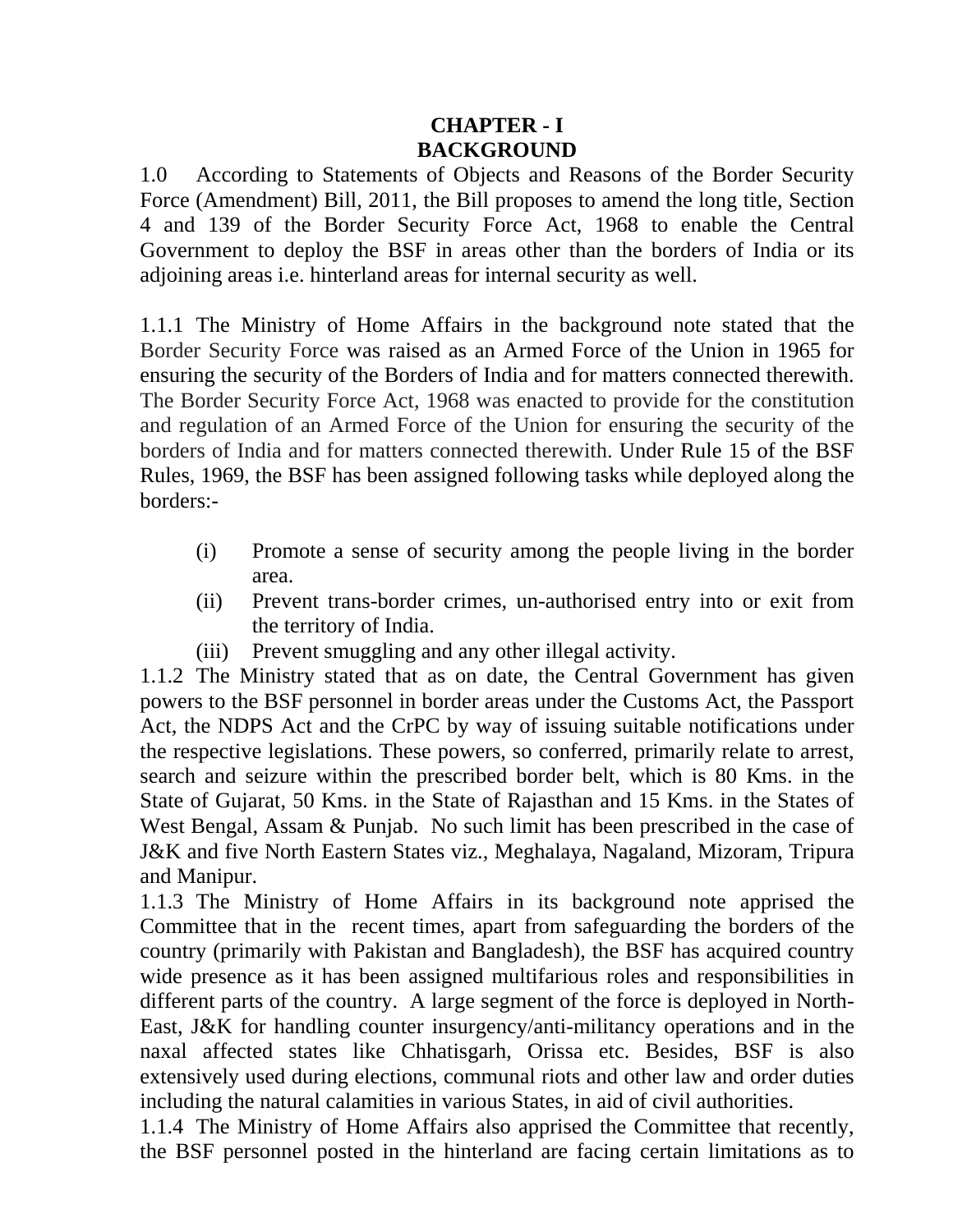their effectiveness in aiding the State Governments because of the fact that they cannot exercise the powers of arrest, search and seizure under the CrPC in the absence of necessary legislation. While considering conferring of necessary powers of search, seizure and arrest in the hinterland under the provisions of CrPC, Ministry of Law and Justice was consulted by the Ministry of Home Affairs. Ministry of Law and Justice, while furnishing their opinion on the matter had stated that powers under Sections 41 (1), 46, 47, 48, 49, 51 (1), 52, 53, 74, 100, 102, 129, 149, 150, 151 and 152 of CrPC cannot be given to the BSF personnel in the hinterland unless Sections 4 and 139 of the BSF Act, 1968 are suitably amended.

- 1.2 Section 4 of the BSF Act, 1968 reads as under-
	- *"4.(1) There shall be an armed force of the Union called the Border Security Force for ensuring the security of the borders of India.* 
		- *(2) Subject to provisions of this Act, the Force shall be constituted in such manner as may be prescribed and the conditions of* service of the members of the Force shall be such as may be prescribed."

1.3 Section 139 of the BSF Act, 1968 was incorporated in the BSF Act, 1968 as an enabling provision which provides that-

"*The Central Govt. may, by general or special order published in the Official Gazette direct that, subject to such conditions and limitations, and within the local limits of such area adjoining the borders of India, as may be specified in the order, any member of the Force may:* 

- *(i) for the purpose of prevention of any offence punishable under the Passport (Entry into India) Act, 1920, the Registration of Foreigners Act, 1939, the Central Excises and Salt Act, 1944, the Foreigners Act, 1946, the Foreign Exchange Regulation Act, 1947, the Customs Act, 1962 or the Passports Act, 1967 or of any cognizable offence punishable under any other Central Act; or*
- *(ii) for the purpose of apprehending any person who has committed any offence referred to in clause (i), exercise or discharge such of the powers or duties under that Act or any other Central Act as may be specified in the said order, being the powers and duties which, in the opinion of the Central Government, an officer of the corresponding or lower rank is by that or such other Act empowered to exercise or discharge for the said purposes".*

1.4 The Ministry of Home Affairs pointed out that though BSF has been used in the recent past for various eventualities, Section 4 restricts the role of BSF to ensure the security of the borders of India. Therefore, in order to deploy the BSF in any part of the country for any emergent duties, this Section needs to be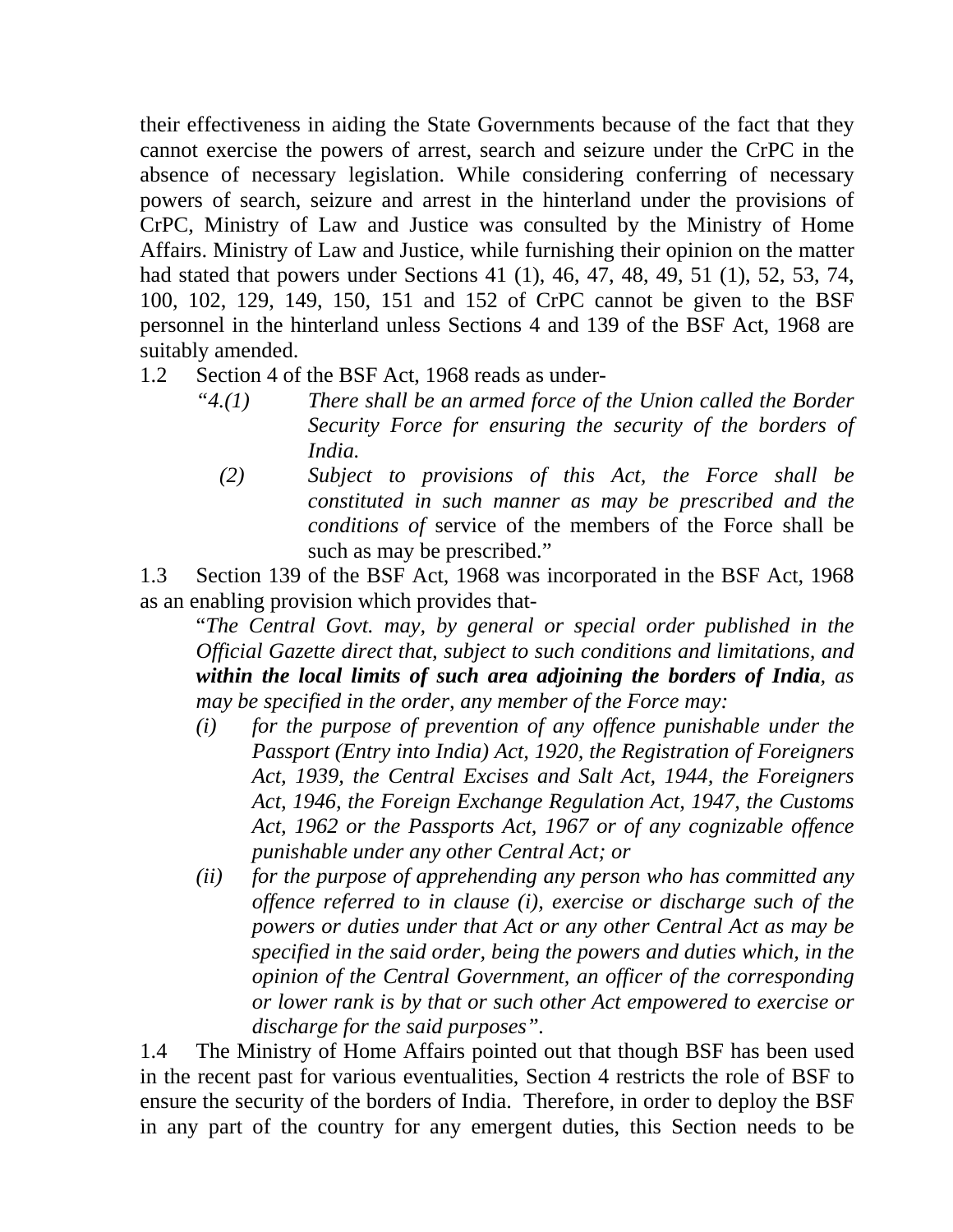amended for the effective utilization of the service of BSF in the hinterland as well.

1.5 The Ministry of Home Affairs further stated that Section 4 and 139 of the BSF Act have a close inter-relationship and both these sections were initially formulated to suit the requirement of the Force in border areas. During the enactment of the Act, the legislation, probably could not foresee a situation where the BSF may have to be used for duties, other than those related to security of borders of India. Presently, due to legal constraints, the State Governments on whose request the BSF is deployed for maintenance of law and order, often find it not so effective, except being of psychological value, in view of the fact that the personnel so deployed do not have the necessary powers of search, seizure and arrest. The Ministry felt that in the coming times, the deployment of BSF personnel in the hinterland for fighting the menace of naxalism and terrorism as also during elections and rioting, etc, is likely to increase and it is absolutely necessary that suitable enabling provisions may be incorporated in the present BSF Act so that the force can be put to best use in an effective manner without any legal complication in the absence of such power.

1.6 Accordingly, following suitable amendments in Sections 4 and 139 of the Border Security Force Act, 1968 have been proposed through the Border Security Force (Amendment) Bill, 2011

(i) Section 4 (1) would read as under : "*There shall be an armed force of the Union called the Border Security Force for ensuring the security of the borders of India and performing such other duties as may be entrusted to it by the Central Government."* 

(ii) Section 139 (1) would read as under : *"The Central Govt. may, by general or special order published in the Official Gazette direct that, subject to such conditions and limitations, as may be specified in the order, any member of the Force may :-* 

*(i) for the purpose of prevention of any offence punishable under the Passport (Entry into India) Act, 1920, the Registration of Foreigners Act, 1939, the Central Excise Act,1944, the Foreigners Act, 1946, the Foreign Exchange Management Act, 1999, the Customs Act, 1962 or the Passports Act, 1967 or of any cognizable offence punishable under any other Central Act; or* 

1.7 The Ministry of Home Affairs argued that proposed amendment in section 139(1) is consequential in nature as the Central Excises and Salt Act, 1944 has since been renamed as the Central Excise Act, 1944 and the Foreign Exchange Regulation Act, 1947 has since been replaced by the Foreign Exchange Management Act, 1999.

1.8 Justifying the proposed amendment in sections 4 and 139 the Ministry of Home Affairs stated that similar provisions already exist in Sections 4 and 154 of the ITBP Act, 1992 and Sections 4 and 153 of the SSB Act, 2007 as these Acts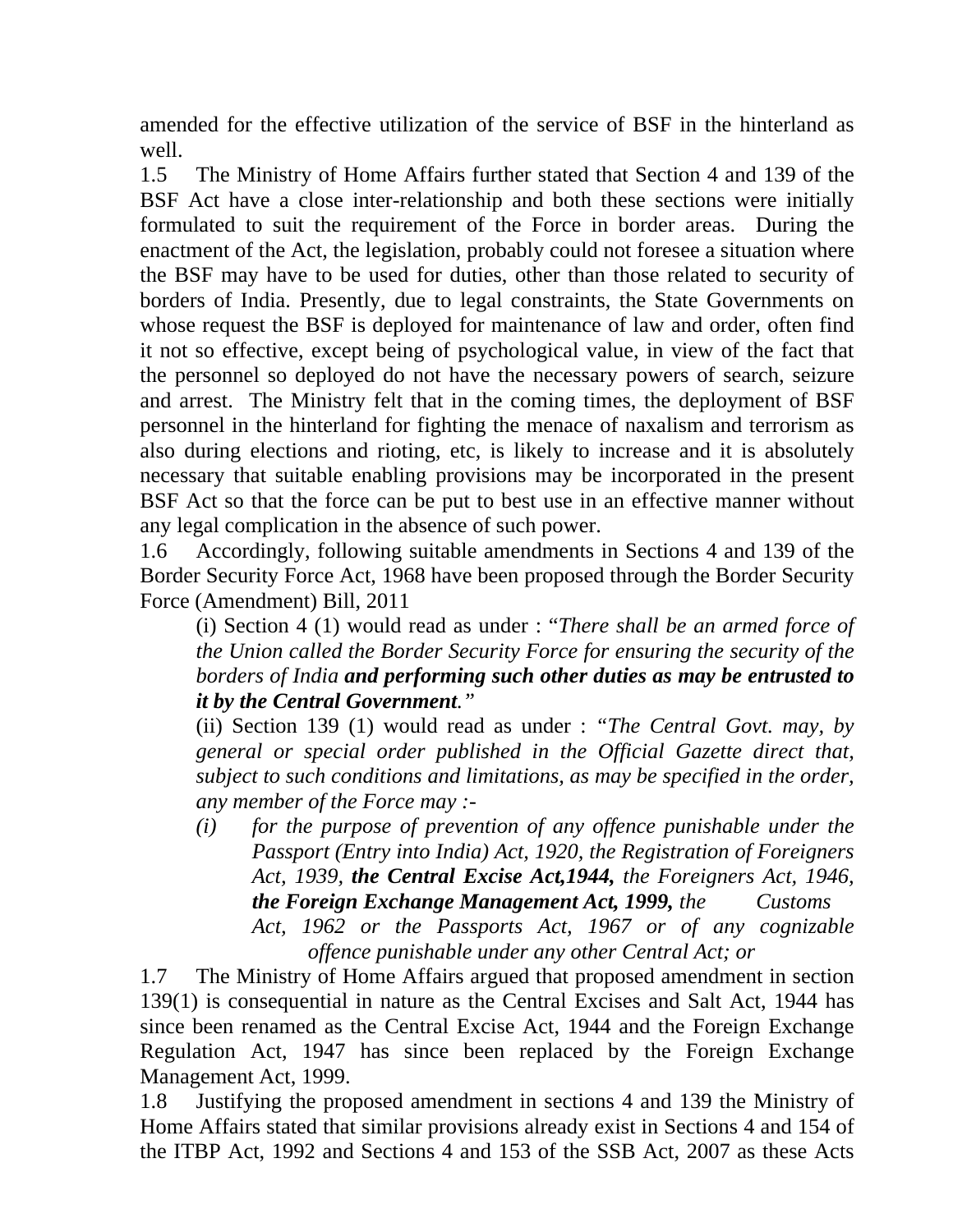were formulated in recent times. The Ministry also stated that as regards the Central Reserve Police Force (CRPF), Section 16 of the CRPF Act, 1949 enables that the Central Government to confer or impose upon any member of the force any of the powers or duties conferred or imposed on a police officer of any class or grade by any law for the time being in force. Accordingly, vide Notification No.S.O.2821 dated 27<sup>th</sup> July, 1976. The CRPF personnel have been empowered to exercise the powers of a Police Officer under the Code of Criminal Procedure, 1973 anywhere in the Country wherever they are called upon to perform their duties. The Ministry therefore stated that considering the legal constraints and the difficulties being faced by the State Governments as well as the Central Government in proper utilization of the BSF in the hinterland, suitable amendments in Sections 4 and 139 of the BSF Act have been proposed.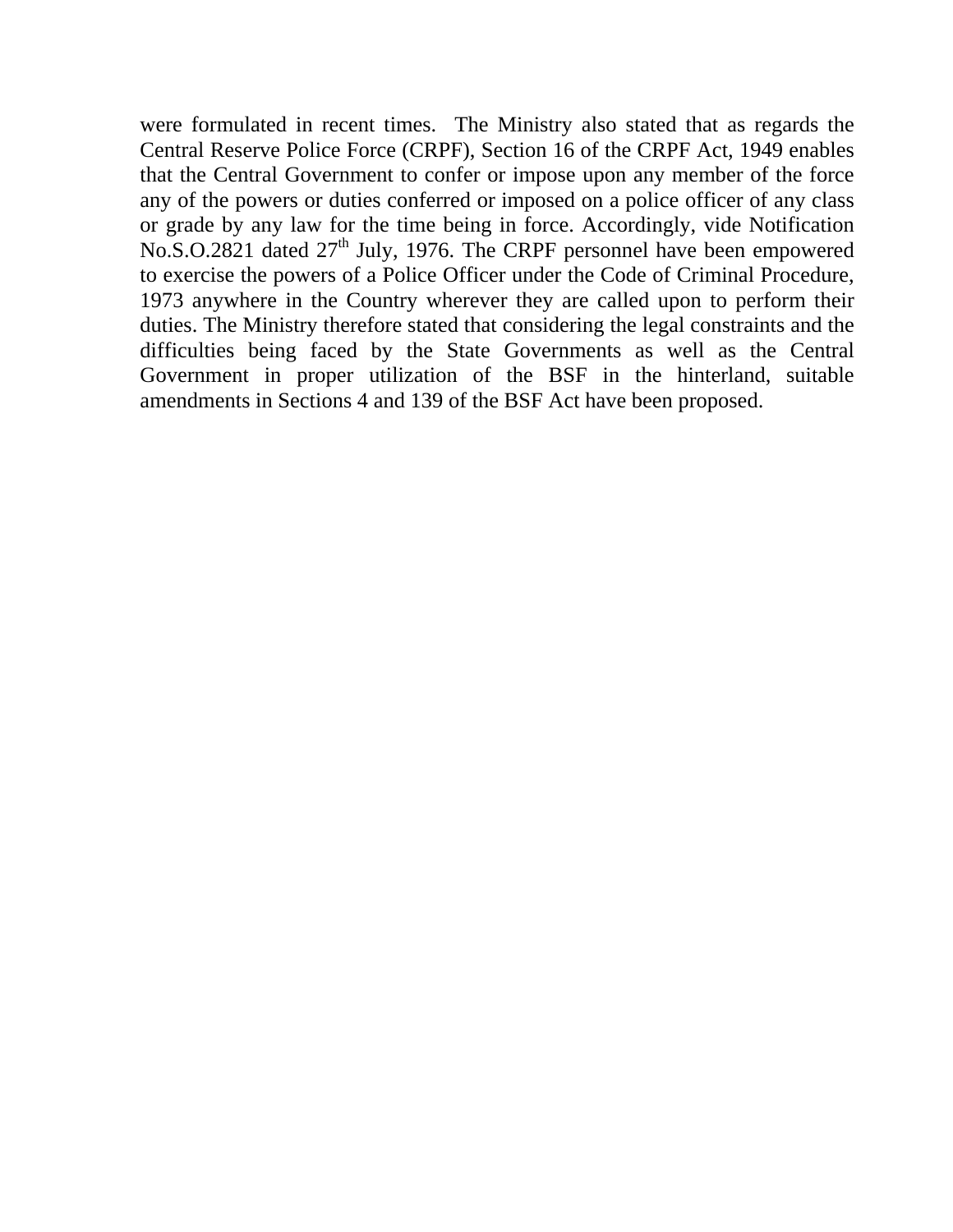## **CHAPTER – II PRESENTATION OF MINISTRY OF HOME AFFAIRS**

2.0 The Committee in its sitting held on  $23<sup>rd</sup>$  September, 2011, heard the Home Secretary on the Border Security Force (Amendment) Bill, 2011. The Secretary (Internal Security), Ministry of Home Affairs made presentation on the Bill. Further explaining about the need for change in the BSF Act, 1968, it was stated in the presentation that there had been significant changes in the nature of duties of BSF over a period of time from purely a border guarding force to other important additional duties like, Counter Insurgency, Internal Security, Anti-Militancy and Anti-Naxal Operations in North-East, J&K and LWE Affected Areas/ States, Deployment during Parliamentary and Assembly Elections. States also requested for Panchayat Elections, assisting the State Governments in aid to civil authorities for maintenance of Law & Order during internal disturbances including communal riots etc, assisting the State Governments during Natural calamities/ disasters in different parts of the Country.

2.1 Outlining the limitation of the Present Provisions, he stated that the powers given under the legislations like Cr.PC, etc. can be exercised only within the prescribed border belt, i.e**.** 80 Kms. in the State of Gujarat, 50 Kms. in the State of Rajasthan, 15 Kms. in the States of West Bengal, Assam & Punjab. No powers, however, exist in the States such as Chhattisgarh, Jharkhand, Odisha, Haryana, Karnataka, Kerala etc. though BSF personnel are deployed in the hinterland for Counter Insurgency, Internal Security (IS) and Anti-Naxal Operations , Elections duties, etc. He further stated that no powers can be conferred in the Hinterland in the absence of the enabling provisions under the Act.

 2.2 Giving further Justification for amendments brought in the Act, the Secretary (IS), in his presentation made the following submissions:-

- The State Governments, on whose request the BSF is deployed are not able to use the force effectively as the BSF personnel so deployed do not have the requisite basic powers of search, seizure and arrest in the hinterland.
- In the absence of powers, deployment of BSF personnel is only of a psychological value.
- Such amendment shall further enable the Central Government to issue necessary notifications by virtue of which powers can be bestowed on BSF in areas other than Border areas
- Like the BSF, ITBP (Indo-Tibetan Border Police Force) and the SSB (Sashastra Seema Bal) are also the Border Guarding Forces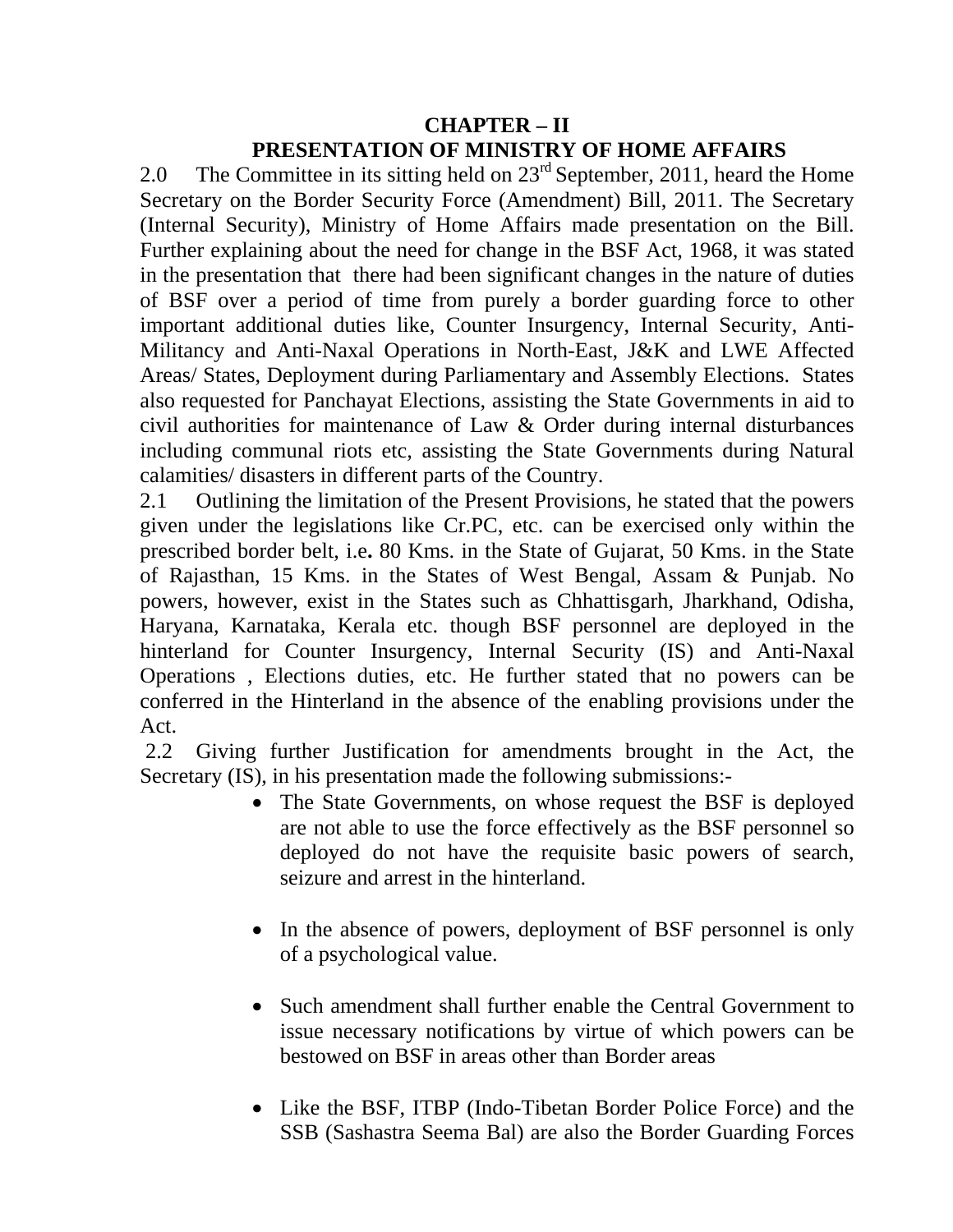deployed on the Indo-China and Indo-Nepal Borders respectively and performing additional roles in the hinterland.

- Provisions bestowing powers on CRPF on similar lines already exist under Section 16 of the CRPF Act, 1949 and the CRPF personnel vide Notification dated 27th July, 1976 have been given powers of a Police Officer under the CrPC, 1973, wherever they are called upon to perform duties.
- Such an enabling provision would permit the deployment of BSF personnel for internal security duties in the hinterland and will allow the Government to empower them appropriately to perform their duties.
- Central Excises and Salt Act, 1944 has been renamed as Central Excise Act, 1944.
- Foreign Exchange Regulation Act, 1947 has been amended and renamed as Foreign Exchange Management Act, 1999.

## **Issues raised by the Committee and the replies given by the Ministry**

2.3 During the course of discussion, the Members of the Committee raised certain issues which were replied by the Ministry. The issues raised and the replies of the Ministry are dealt in the next Chapter.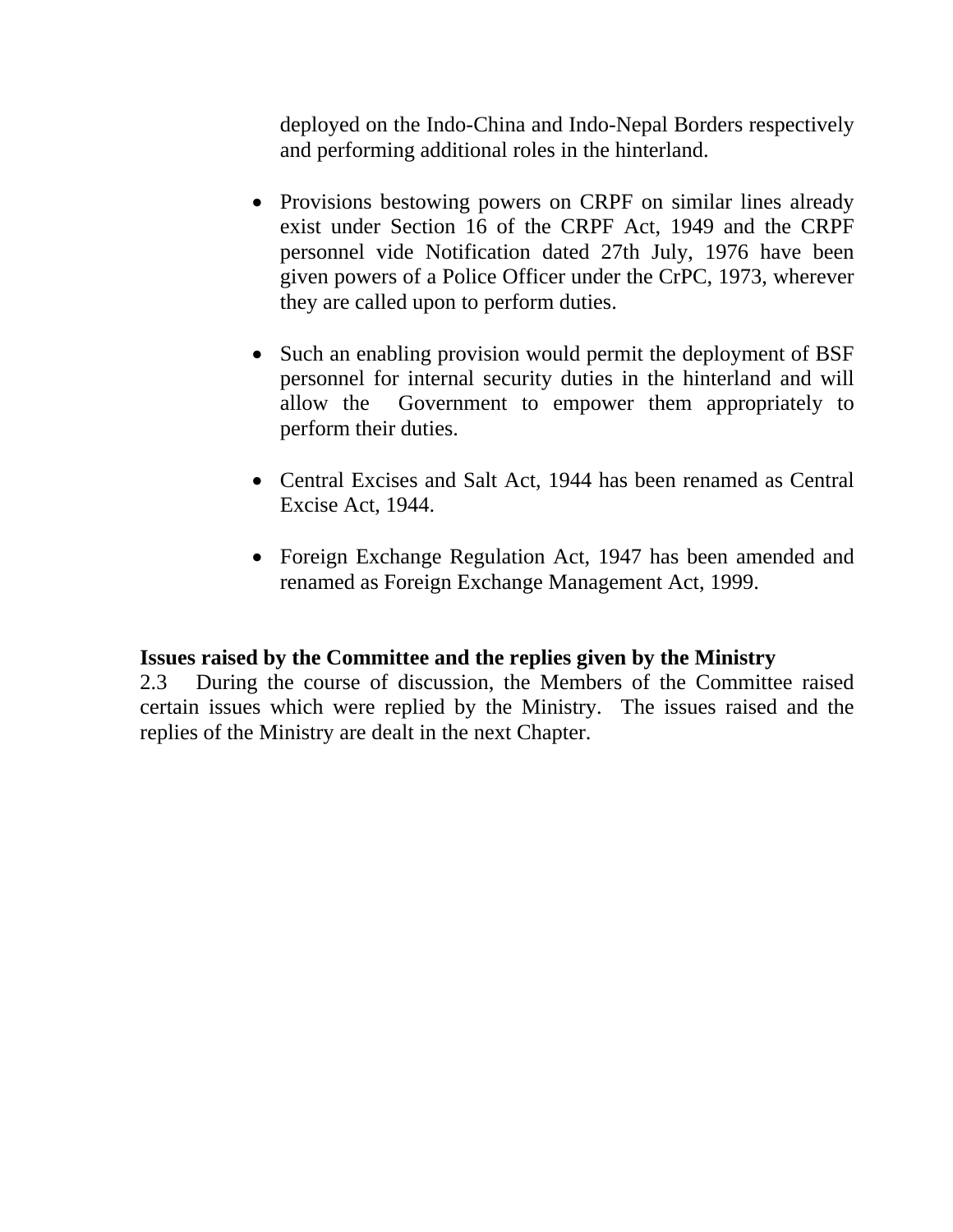## **CHAPTER – III ISSUES RAISED BY THE MEMBERS AND RESPONSE OF THE MINISTRY OF HOME AFFAIRS THEREON**

3.0 The Border Security Force (Amendment) Bill, 2011 seeks to widen the scope for deployment of the Force in the hinterland areas for counter-insurgency and anti-naxal operations, during election period or even in maintaining law and order situation with additional power to search, seizure and arrest which is otherwise not available to BSF. The proposed amendment, therefore, is in a way, an enabling provision for the BSF which is already available to SSB and ITBP.

3.1.1 During the sitting of the Committee held on  $23<sup>rd</sup>$  September, 2011 the Members of the Committee raised some issues pertaining to the provisions and the implications of the proposed amendments in the Bill. The issues raised by the members and the comments of the MHA thereto, are enumerated as under:-

## *Issue Raised*

*3.2.1 Has there been any objection from any side on the issue of deploying the BSF in the interior areas as well as to look after internal security? It is, in a way, a shortcoming in the original law that is sought to be amended, though in actual practice, the government have been using them all along.* 

#### *Response of the Government*

3.2.2 Responding to the query, the Home Secretary stated that no objection has been received so far. The Home Secretary further stated that *the other paramilitary forces have enabling provisions. Government had conferred powers on them, under various Acts, and using the BSF off and on for internal security duties. But they have been handicap in performing their duties and discharging their duties because they do not have any power to arrest or search, etc*.

#### *Issue Raised*

*3.3.1 Whether Amendment in section 4 will change the character, duties and responsibilities of the BSF? Whether amending section 4 will not be liquidating the entire Force to look after only the internal security matters?* 

#### *Response of the Government*

3.3.2 The home secretary responding to the query made the following submissions:-

*"we are not changing the character of the Force. What is happening in our country is that the challenges, internal security challenges, are many. We have a Force for dealing with internal security challenges, i.e., the CRPF. Now, we have been finding that the strength of the CRPF is not enough and, often times, we need more personnel.*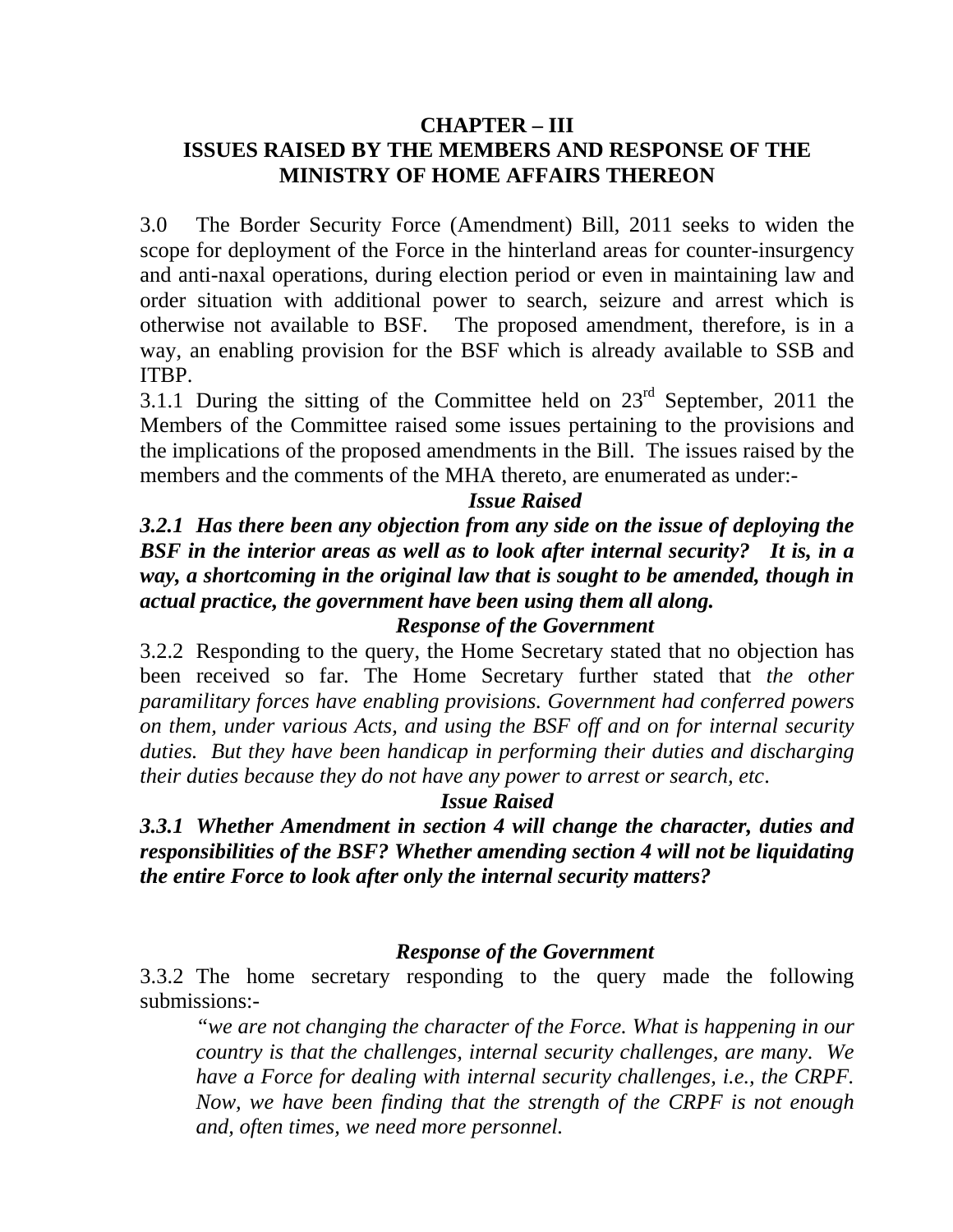*Now, one thing that I would like to clarify here is that whenever all these Forces are deputed for any law and order maintenance or any internal security duty, they are only deputed on the request of the State Government, on the requisition of the State Government. They are not deputed otherwise. By and large, we have been finding, in the Ministry of Home Affairs, that we run short of forces as compared to the demands from the State Governments because the challenges are many. There are challenges in the North-East; challenges in Kashmir; communal issues also crop up sometimes; and there is the challenge in Central India with the Left Wing Extremism. We have other border-guarding forces as well. We have the ITBP; we have the SSB; and we have the BSF. Now, apart from CRPF, we have had to use the battalions of ITBP, SSB and BSF whenever any pressing requirement comes up like elections or meeting any communal situation or if any problem exaggerates in the North East or in Kashmir. So, we have had to use whatever Forces we have available with us to meet such situations. The primary duties of the Force remain what they have been raised for. For example, the primary duty of the ITBP remains border-guarding in the Northern areas. The primary duties of the SSB remains border-guarding on the Indo-Nepal border and the primary duty of the BSF remains border-guarding on the Western border as well as the Bangladesh border. But we have battalions which we can deploy, because, we have reserve battalions in all these Forces and when an exigency comes up, we have to deploy them."* 

3.3.3 The Ministry of Home Affairs in the written replies added further that the amendment would only make the legal position in line with the current practice of deployment of a small fraction of the Force for urgent duties based on the request of State Government.

#### *Issue Raised*

*3.4.1 When BSF personnel deputed from the border areas into the internal security arrangement, they will tend to lose their focus and they will also lose their work culture and whether BSF has surplus personnel for deployment to additional assignment?* 

#### *Response of the Government*

3.4.2 Responding to the queries of the Committee, the Home Secretary made the following submission:-

"One, it is given that if we expose our forces more, their effectiveness reduces. In fact, over time, that is what has happened in our country. In fact, over-exposure always reduces effectiveness. We are aware of that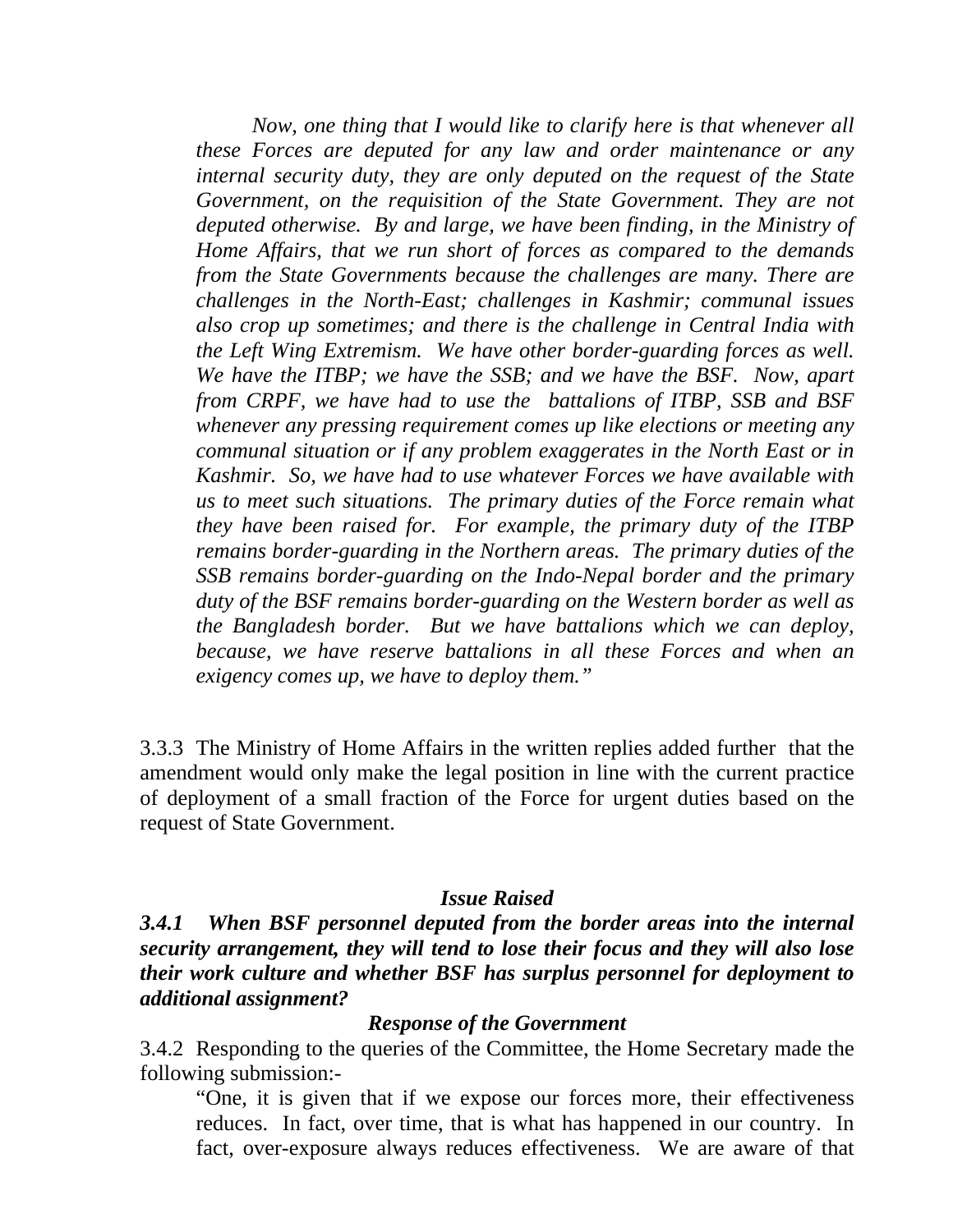and that is why our insistence with the State Governments always has been that you must use your own State police first and only when you find that your State Police is not sufficient or that you need assistance over and above that, shall we deploy our Central paramilitary forces. So, we are very careful in making available Central paramilitary forces for either internal security or law and order duties. Now, in law and order duties, the CrPC is very clear that the forces are supposed to act under the command of a Magistrate. That is in law and order. In internal security that is not the situation. In internal security, the forces are supposed to act in widespread areas on their own and there they need these powers. They need the powers to be able to arrest any militant or any insurgent when they come across any militant or insurgent. Otherwise, they would be powerless and we will be deploying them with their hands tied behind their backs, especially in areas where there is insurgency. Now, Sir, insofar as border guarding is concerned, that remains, and will remain, the primary duty of the Border Security Force, as it is for the ITBP and the SSB. But there are exigencies when we have had to utilize their reserve battalions in the interior. But the essential tasks and border deployment does not get disturbed."

3.4.3 In the written reply the Ministry of Home Affairs further added that the focus of BSF would remain as Border guarding. Even presently out of 168 Bns of BSF, only 13 Bns are deployed for Internal Security(IS)/ Anti Naxal Operations (ANO) duties and 7 Bns are in reserve for turnover of Units for rest and relief; as also to meet any exigency. Thus BSFis already deployed for IS and no additional force is being sought.

## *Issue Raised*

## *3.5.1 Whether the officers and jawans who are deployed in NDRF, NSG, other paramilitary forces and agencies are getting any deputation allowance or not? Deputation allowance is a policy matter. BSF is going for some other responsibility. Will it be construed as deputation?*

#### *Response of the Government*

3.5.2 No deputation allowance is being given to CAPFs for posting in NDRF / NSG. Only risk allowance is being given to NSG personnel.

## 3.5.3 The Home Secretary responded to the query as under:-

"NSG is deputationist-Force. That is why it was envisaged that the NDRF will be deputationist-Force so that the force-management will not become an issue. We depute people for the NSG. They get special allowance for the NSG. We depute people from the BSF or SPG. They get a special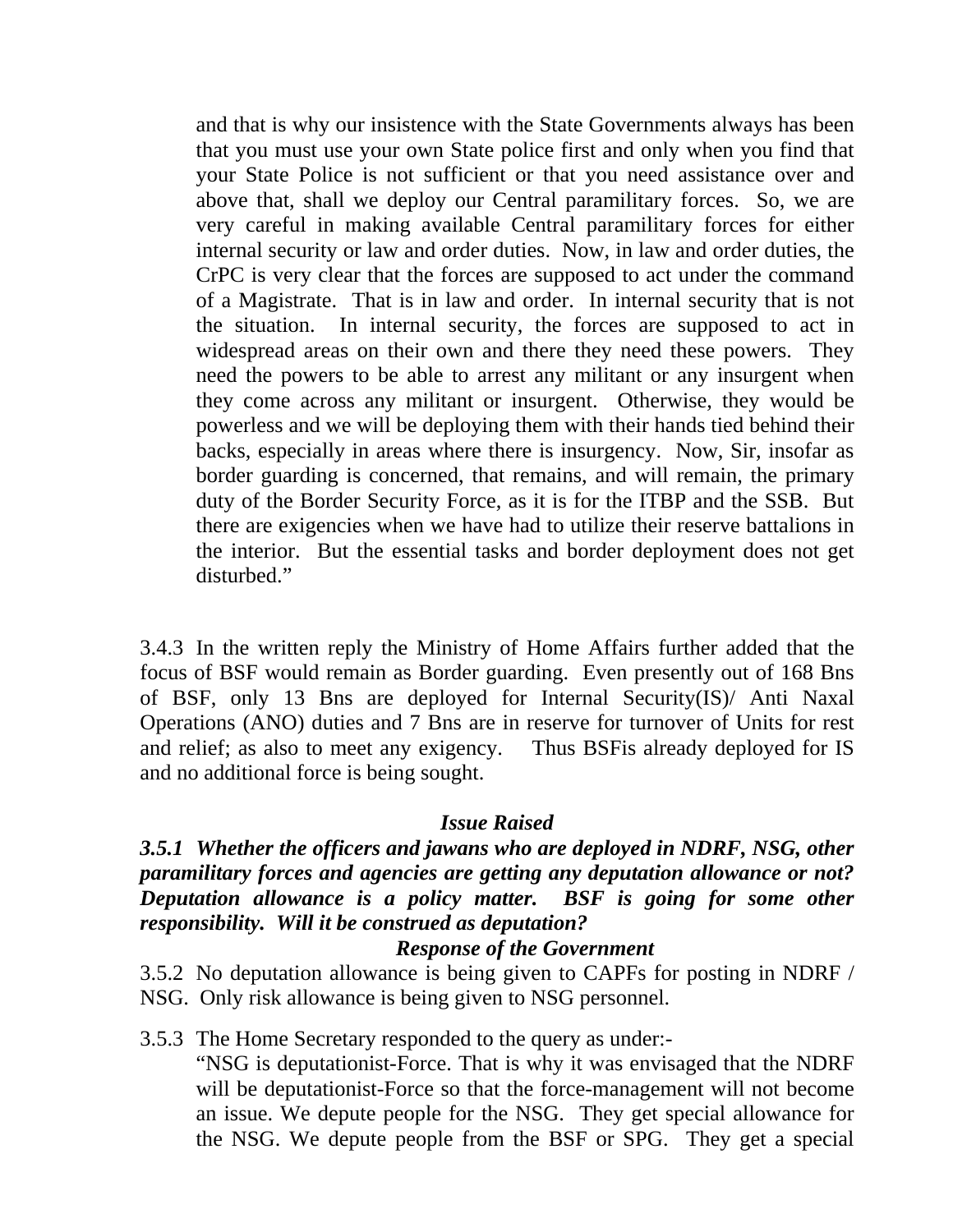allowance. We have converted battalions to NDRF. The whole battalion has been converted. So, it is not a deputation, and the personnel who go there are rotated every five year."

3.5.4 Regarding the administration, it was stated that the administration continues with the BSF; promotions, etc., continue with the BSF. They don't have a separate cadre. The NDRF does not have a separate cadre. Clarifying further, the home secretary stated that the deputation happens when people go to another cadre. Here, the cadre does not change. They retain their promotional avenues in their parent Force. If the cadre is changed, then it becomes a deputation.

## *Issue Raised*

## *3.6.1 Whether views of the State Governments were sought before bringing amendment to the BSF Act? If so, what are their views? Response of the Government*

3.6.2 In response to the above query of the Committee, the Ministry of Home Affairs informed the Committee that views/comments of all the State Governments on the proposed amendment to section 4 and 139 of Border Security Force Act, 1968 were sought by the Ministry of Home Affairs. The Ministry informed the Committee that comments were received from 13 states and 16 State Governments, where BSF is deployed, were reminded to expedite their views/comments, However, the comments were not received till the finalization of the report.

3.6.3 The Ministry of Home Affairs further informed the Committee that the States of Himachal Pradesh, Rajasthan, Uttarakhand, Goa, Karnataka, Mizoram, Orissa, Meghalaya, Arunachal Pradesh and West Bengal have concurred with the proposal of the Bill. The Government of NCT of Delhi informed that since the BSF is not deployed in NCT of Delhi, as it is not a State/Union Territory on the international border, the comments may be treated as nil.

3.6.4 The Ministry also stated that the Sikkim Government expressed that law and order is a state subject and it would be appropriate that BSF exercises these powers under the supervision of the concerned District Administration. In regard to the other states, the Ministry stated that they expressed no objection.

3.6.5 As regards, the final action taken to obtain the comments/views of the remaining State Governments on the provisions of the Bill, the Ministry of Home Affairs stated that consequent to the meeting of the Department-related Parliamentary Standing Committee, a reminder was issued on 27.09.2011 to the Chief Secretaries of the remaining 16 State Governments, with the request to expedite their comments/views on the proposal positively by 07.10.2011. It was also mentioned that, in the absence of their reply, the approval of the State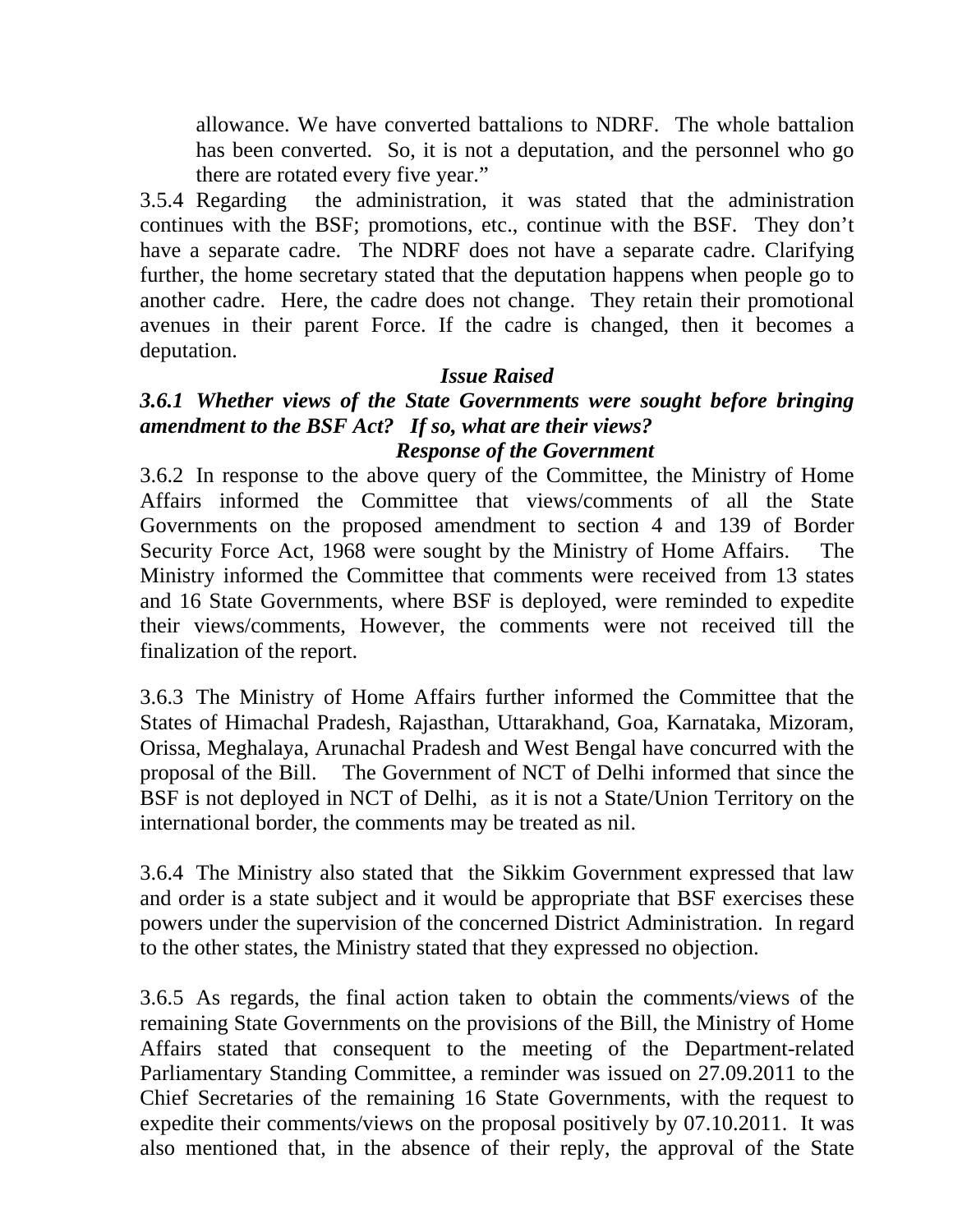Government will be presumed as affirmation. Chief Secretaries had also been asked telephonically to expedite the comments of the State Government.

3.6.6 The Ministry of Home Affairs further informed that since no comments had been received till 13.10.2011, it may be presumed that they have no comments to offer.

#### *Issue Raised*

## *3.7.1 There is a talk of using Army to deal with left-wing extremism. Is there any hidden agenda to regularise this, because BSF is being used to combat some movements within the country, not on borders. Is it a step towards use of regular Army? What is the agenda of the Home Ministry? Response of the Government*

3.7.2 There is no proposal of using Army to deal with Left Wing Extremism. There is no hidden agenda of Govt. of India in getting the enabling provision inserted in the BSF Act. The proposed provisions are in line with the provisions already existing in other CAPF Acts.

## *Issue Raised*

## *3.8.1 Will the BSF act under the State Government or will the BSF act independently with the powers confirmed by the Central Government? Response of the Government*

3.8.2 BSF would act under the State Government in aid of civil power and on the request of the State Governments.

#### *Issue Raised*

## *3.9.1 Why the Government should not raise a different force for maintaining internal security instead of empowering BSF, ITBP, SSB etc.? Response of the Government*

*3.9.2 In response to the query, the Home Secretary responded as under:-* 

*"The problem of raising a separate force would have been that the size of the Force was not going to be very big. So, that would have led to stagnation in the Force and the force-management would have become an issue. Therefore, on reflection, in the Ministry of Home Affairs, it was thought that instead of raising a separate Force just like the NSG, the NDRF can be a deputationist-Force."* 

3.9.3 The Ministry of Home Affairs in its written reply further added that Internal Security situation is dynamic and sometimes the State Governments need additional forces beyond what can be given by CRPF which is the CAPF dealing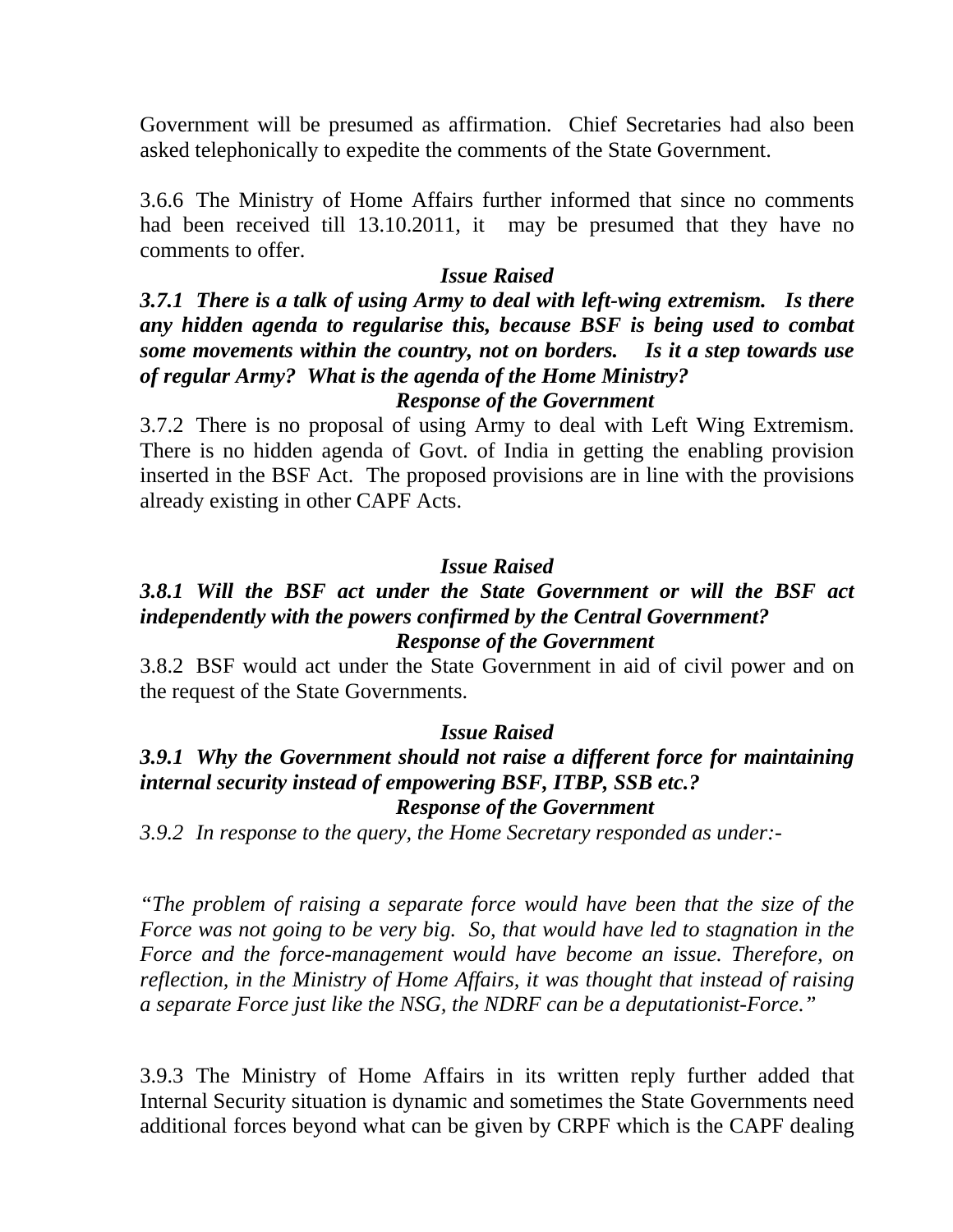exclusively with IS/ANO in the Country. ITBP and SSB have already been enabled under their respective Acts to have such powers.

#### *Issue Raised*

## *3.10.1 Government wants more powers to perform other duties which may be entrusted by the Central Government. What does that mean? Will it infringe upon the federal structure of our Constitution?*

#### *Response of the Government*

3.10.2 The Home Secretary during the deposition before the committee commented as below:-

> *"In the Home Ministry, we have been very conscious of the need to ensure that we do not, in any way, even slightly infringe upon the federal character. Basically, whatever records were shown to me, all deployments are made only on the specific request of the State Governments and repeated requests of the State Governments. There are enabling provisions and basically it has never been that the Government of India has ever or the Ministry of Home Affair has ever acted unilaterally in these matters."*

3.10.3 The Ministry of Home Affairs further in its written reply informed that this will not infringe the federal character of our Constitution as BSF would be deployed only on the request of the State Government and in the aid of Civil Power. The enabling provision is required for enabling the State Governments to use the BSF effectively in the hinterland.

#### *Issue raised*

## *3.11.1 The BSF personnel so deployed do not have the power of search, seizure and arrest in the hinterland. What is the justification of seeking more powers?*

#### *Response of the Government*

3.11.2 Elaborating justification, the Ministry of Home Affairs in the written reply submits as under:

"If we deploy BSF, for example, in the North-East and they come across some insurgent group in a particular area, they need to arrest those people. If they do not have the powers for arrest under the CrPC. then they cannot legally arrest any person. That is the problem. If we deploy BSF, for example, in Kashmir and they come across some militant, they need to arrest that militant. They need powers for that. Right now, those powers are limited only to a certain belt within the border area. If they are deployed in the hinterland, that power is not available to them. So, that limits their utility."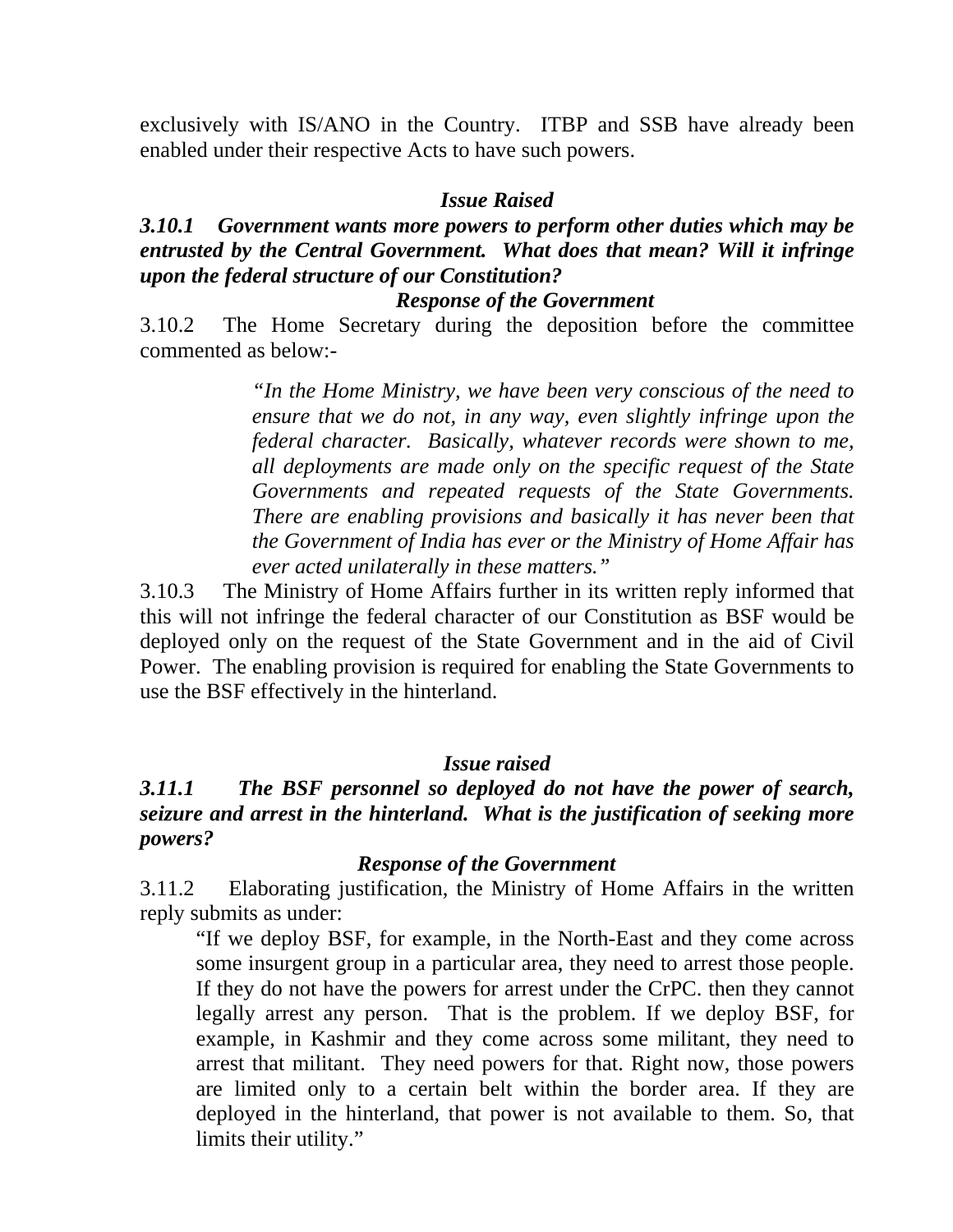3.11.3 The Home Secretary also stated:

"that the powers which were right now conferred on the BSF can be exercised only within a certain number of kilometers of the border, only in the border areas; but they have been asked to deploy the BSF in the interior areas also under various exigencies such as communal problems or even elections.

## *Issue Raised*

## *3.12.1 What is the experience of ITBP and SSB of having such enabling provisions? Is it positive or otherwise?*

## *Response of the Government*

3.12.2 CRPF, ITBP and SSB Acts have similar enabling provisions. These powers have only facilitated deployment of units of these forces for assisting the State Governments in using this CAPF more effectively.

3.12.3 During the course of the discussion the Home Secretary stated that *SSB is a new force and it has a different character. He also stated that the experience with ITBP was very good and wherever they had deployed ITBP, they proved to be very effective. He also informed the Committee that there have never been any complaints*."

#### *Issue Raised*

*3.13.1 Ideally speaking, military and paramilitary forces should not be deployed to manage internal security matters. The Home Minister should advise or interact with State Governments in order to strengthen their existing police forces and modernize their existing police forces.* 

## *Response of the Government*

3.13.2 Responding to the query of the committee, the Home Secretary stated as under:-

*"Our attempt in the Home Ministry has been to strengthen the State Governments and we have been requesting the State Governments to fill up their vacancies. We have been giving them assistance and we have been urging them to modernize their police forces. We have had a scheme for modernization of police forces and we are seeking to extend it and enhance the Budget for the next five years. For this, we are in dialogue with the Planning Commission and the Finance Ministry. For this year, I have got that extension and I am quite certain that we will get extension for the next five years so that we can help the States to modernize their police forces. We have been emphasizing the need for the State Governments to strengthen their own police forces and fill up vacancies so that they are*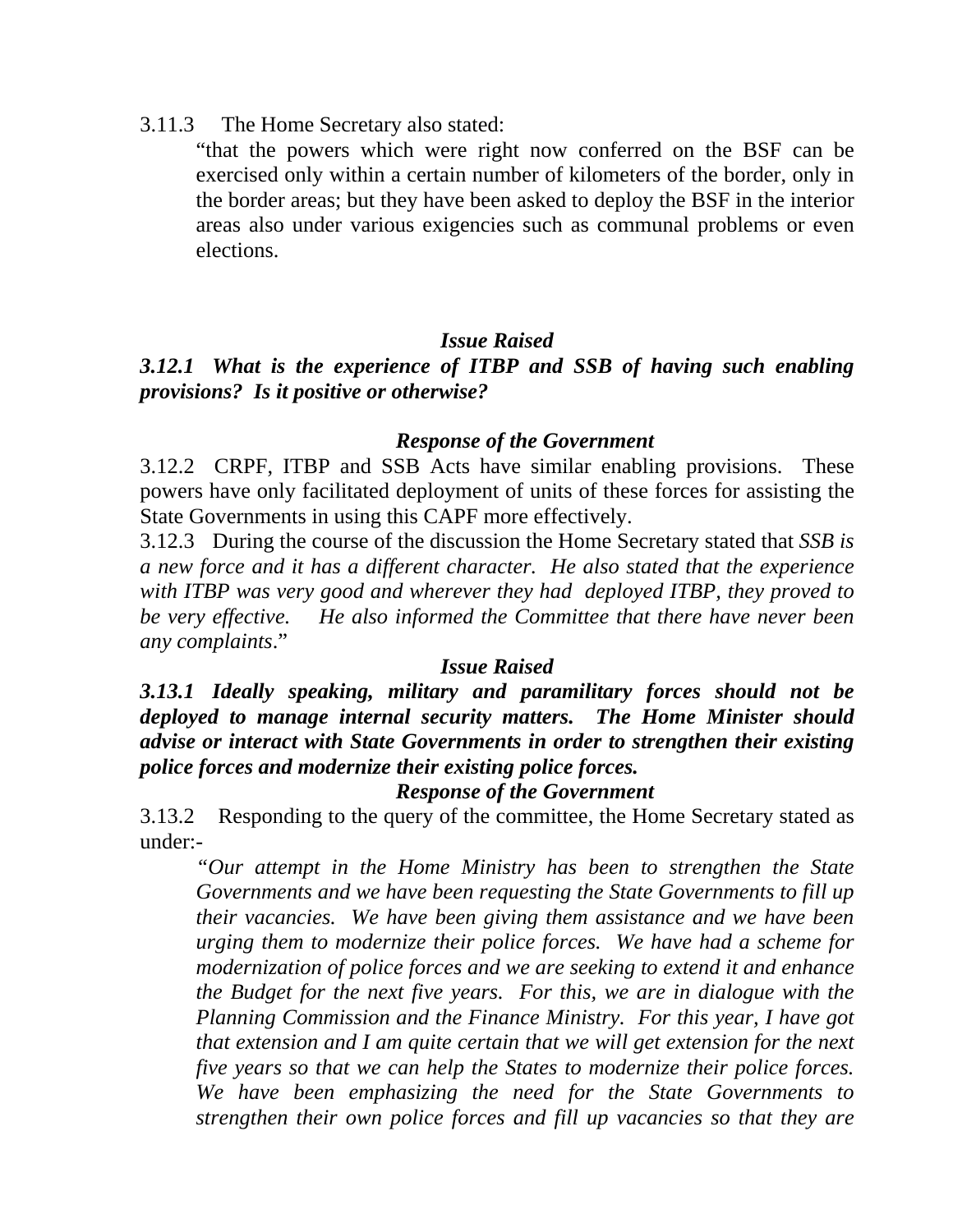*able to manage their internal problems on their own. That is the message which we have been giving.* 

3.13.3 In the written reply the Ministry of Home Affairs stated that BSF is a Central Armed Police Force and there is no problem in deploying a CAPF to manage internal security matter in aid to civil power on the request of the State Governments concerned.

## *Issues raised*

*3.14.1 Why have the BSF personnel not been deployed in Indo-Bhutan border areas and in the Assam-West Bengal border areas? These two international and inter-State borders are very strategic and crucial. Because of the non-deployment of the BSF before 2004, the United Liberation Front of Assam and the National Democratic Front of Bodoland got upper hands to set up some camps inside Bhutan and still there is infiltration of maoists through Assam and West Bengal border via Bhutan. Why are the BSF and the Government of India not serious enough in this matter? The SSB people are deployed, but they are useless. Rather they were found involved in some timber trading business.* 

## *Response of the Government*

3.14.2 The Ministry in the written reply informed the Committee that the Government, some time back, on the basis of a Report of the Group of Ministers, which was constituted to look into these issues, decided that one border will be managed by one force so that there is no multiplicity. So, the Indo-Bhutan border is to be managed by the SSB. The SSB is a new force. It was also stated that the government was trying to improve the forces, and that forces are not deployed between States.

## *Issue raised*

## *3.15.1 In the case of natural calamities and communal riots, the Forces can be sent at the request of the State Government under the command of the State Home Secretary. But for maintenance of law and order, sending the Border Security Force in any part of the country cannot be allowed.*

#### *Reponses of the Government*

3.15.2 During the course of the discussion the Home Secretary replied as under:-

"… *all these deployments are made only on the request of the State Government or in consultation with the State Government. … more often than not, we have not been able to give the State Governments the quantum of Force which they have asked for. …the requirements of the State Governments or the demands from the State Governments have always outstripped the availability of the Forces which we have. …..because there are certain essential duties from which we cannot take our Forces away. It has never been the case that we have used or we have deployed some Force unilaterally*."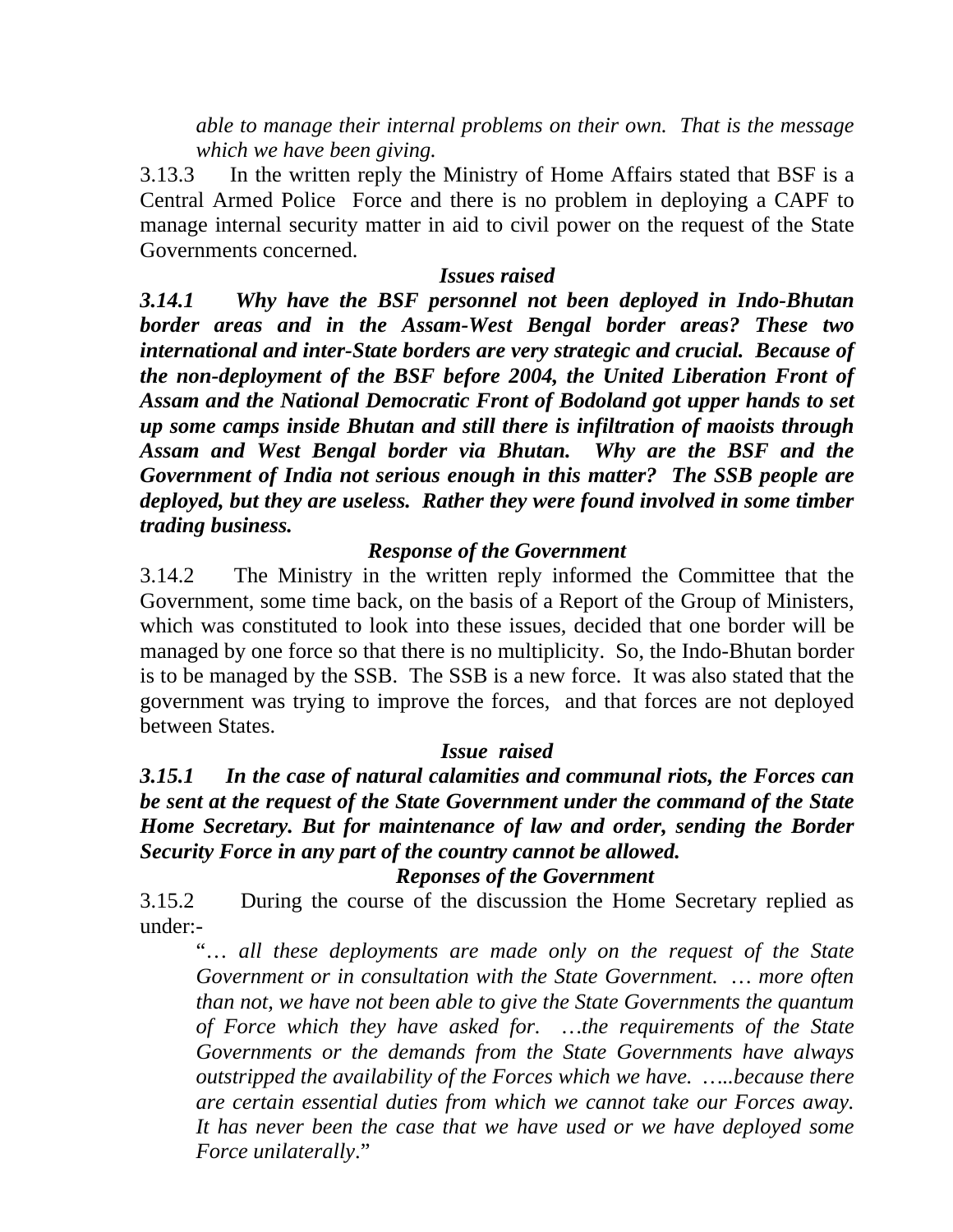## *Issues raised*

*3.16.1 BSF will have to fight naxals who are staying in the hilly areas, in the jungles and are trained in the jungle warfare. To combat them, we also need Forces who are trained in jungle warfare and know how to survive in the jungle, with no food supply.* 

## *Response of the Government*

3.16.2 On the issue raised, the Home Secretary during his deposition responded as follow:-

"The other point which was raised was regarding the specific nature of the Forces and the training required for different duties. Take the Border Security Force for example. Apart from their duties of guarding the border, they are also trained for operations in the jungle; they are also trained in internal security operations. That is a part of their training and that is why we are able to use them in the North-East and in J&K. So, we use them only if they have the required aptitude and the capability and they have been trained for it. Even when we have deployed them for duties in the North-East, etc., we put them through an orientation course.

## *Issue Raised*

*3.17.1 Will the patrolling and surveillance at Border not suffer quantitatively as well as qualitatively as a result of withdrawal of forces from border areas?* 

## *Response of the Government*

3.17.2 Responding to the query, the Ministry of Home Affairs informed the Committee that patrolling of border would not suffer as there is no plan to thin out the Force at the borders for deployment for IS/ANO duties and only the reserve battalions are being deployed.

#### *Issue Raised*

*3.18.1 Service conditions of BSF and similar other forces require a reappraisal to make these more attractive.* 

## *Response of the Government*

3.18.2 The Ministry of Home Affairs informed that the following steps have been taken to improve the service conditions of BSF personnel in the recent past:-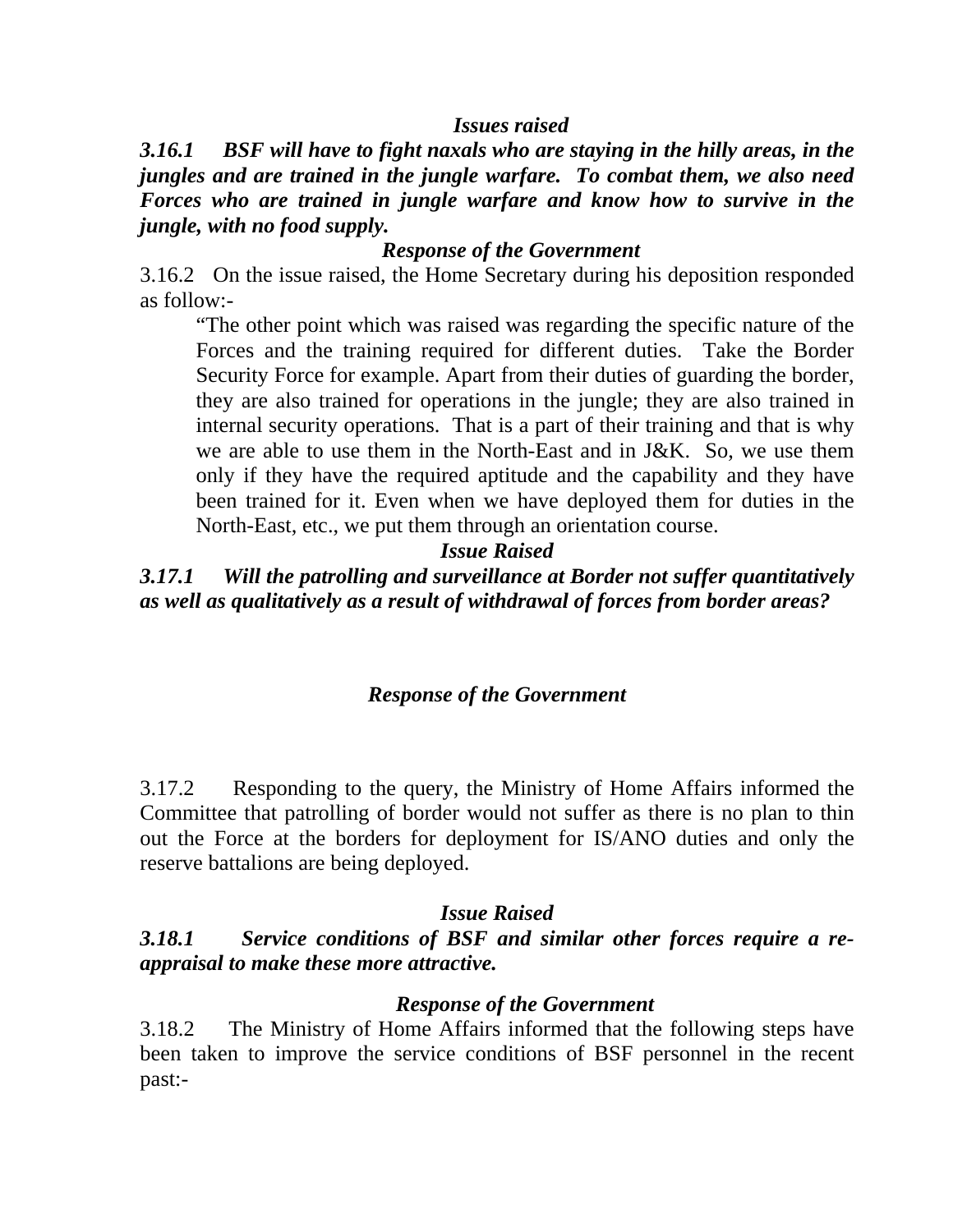- (a) Better living conditions and amenities in BOPs and other establishments;
- (b) Increased Risk and Hardship Allowances;
- (c) Troops are encouraged to keep families at family station;
- (d) Troops are permitted to avail adequate leave;
- (e) In BOPs, jawans are given adequate rest and relief;
- (f) The Government has sanctioned a number of Key Locations Plans (KLP) in hinterland, which would facilitate the troops to keep their families in their home State; and
- (g) After implementation of 6th CPC, the rank of ADIG has been upgraded to the rank of DIG and the rank of ASI/GD has been introduced. Thus providing better promotional avenues. Moreover, the MACP scheme has also been extended to Force personnel assuring three financial up gradation in the career at 10, 20 and 30 years of service.

## *Issue Raised*

## *3.19.1 Is there any proposal to accord facilities to these forces at par with Armed forces, taking into consideration the new tasks being assigned to them which are normally performed by Armed Forces at the Border?*

## *Response of the Government*

3.19.2 The Ministry in the written reply stated that the international borders are being manned by the BSF, and not by the Army. The BSF is deployed with Army only on the Line of Control, and in these areas, BSF is performing the similar tasks which is being performed by the Army at Line of Control. The Ministry also stated that in consideration of the risk and hardships being faced by the CAPFs, the risk and hardship allowances on the similar lines as granted to the Army, has been granted to the BSF.

## *Issue Raised*

*3.20.1 The Govt. should accord similar powers to Assam Rifles operating in N.E. Region. The Assam Rifles are under the Administrative control of Home Ministry.*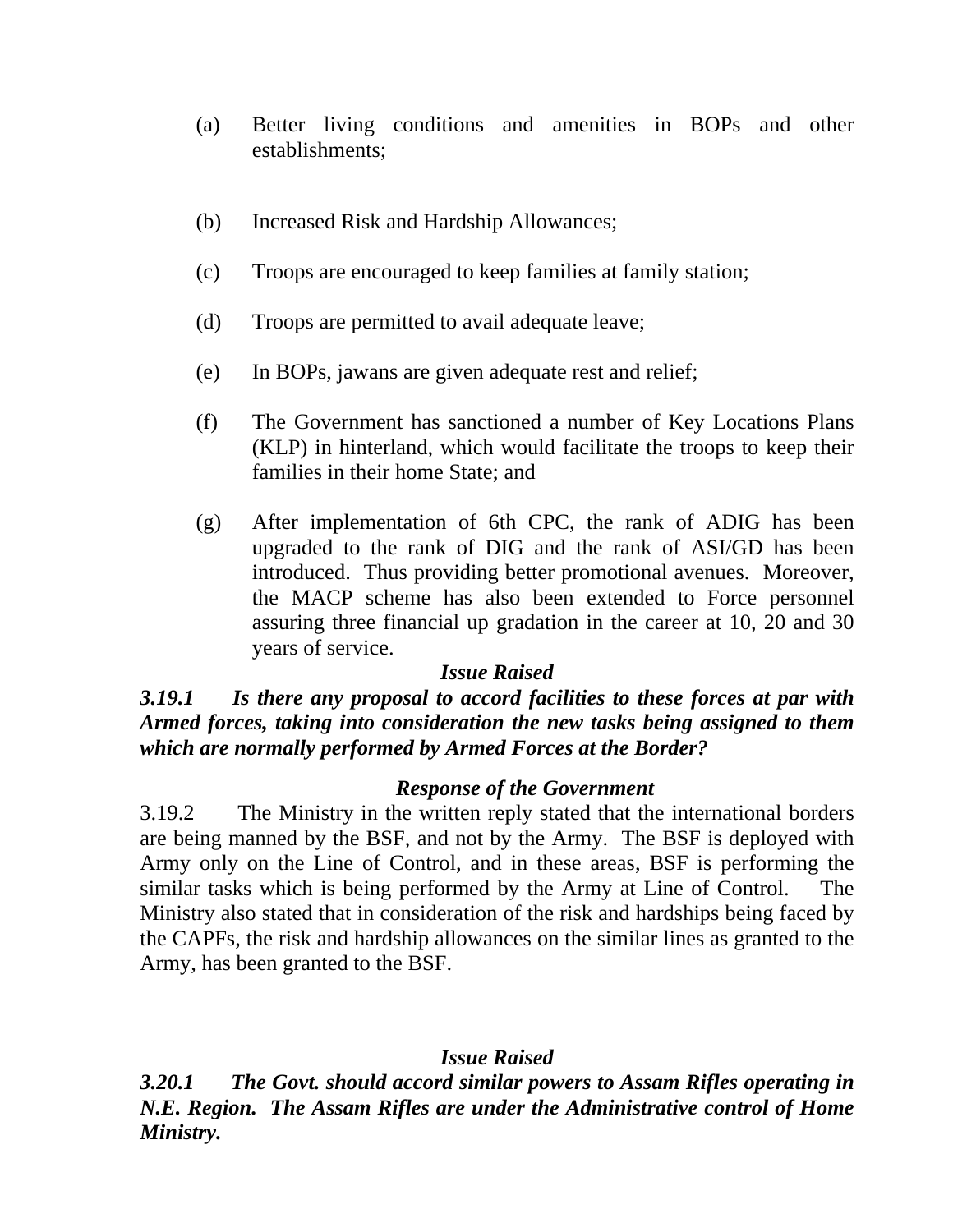#### *Response of the Government*

3.20.2 Assam Rifles is under operational control of Ministry of Defence and they have not sought any such power.

#### *Issue Raised*

*3.21.1 Since the present bill is aimed to enable the Central Government to deploy Border Security Force in areas other than the borders of India or its adjoining areas, it will infringe the Constitutional rights of State Governments and Chief Election Commissioner and as such the Bill, in its present form, is unconstitutional.* 

#### *Response of the Government*

3.21.2 The Ministry of Home Affairs responded by stating that CAPFs are deployed only on the request of the State Governments or the Election Commission in the aid of civil power. Similar provisions already exist in the CRPF, SSB and ITBP Acts and the same have in fact helped in the effective use of the CAPFs so deployed in the State Governments either at the request of the State or the Election Commission.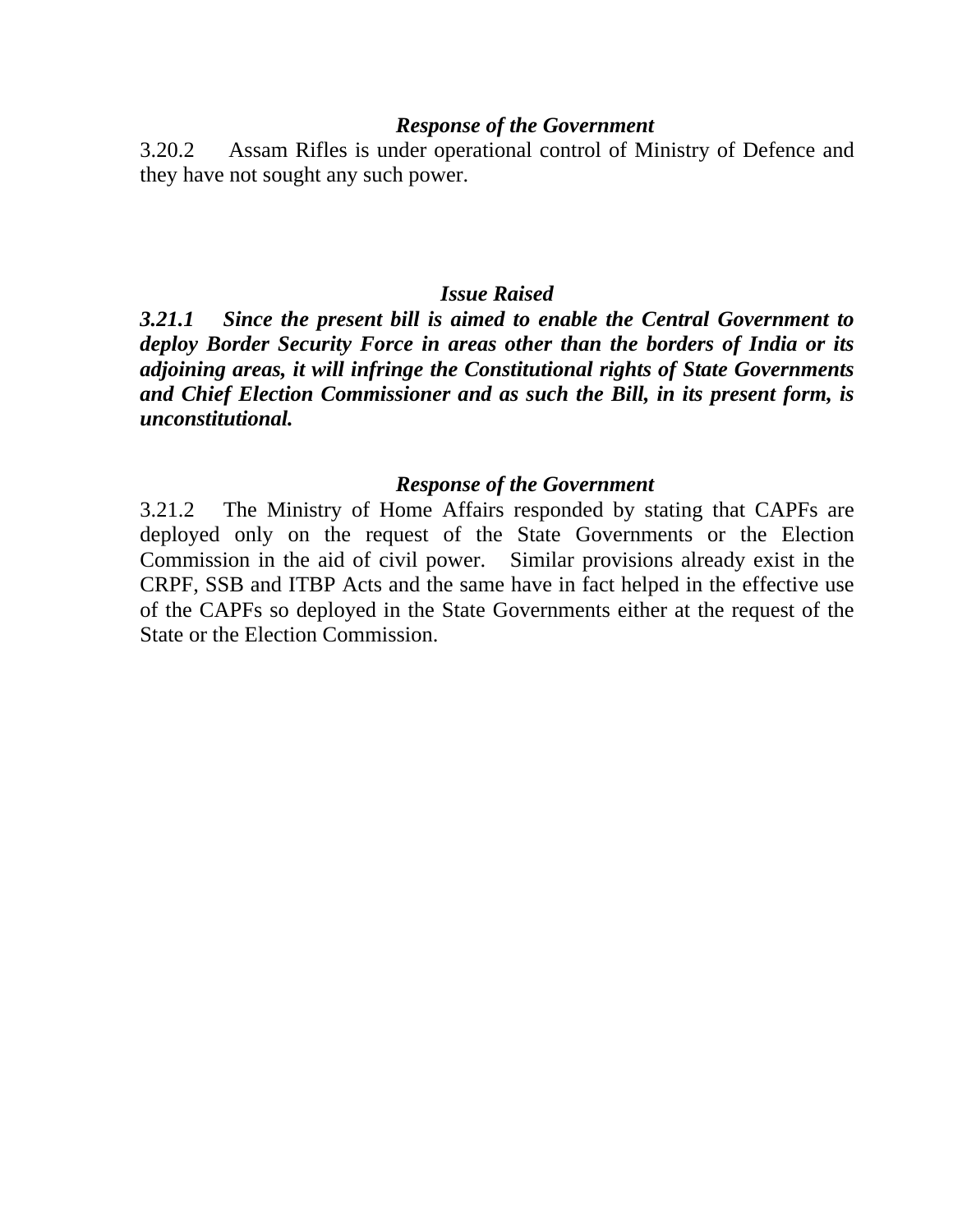## **CHAPTER- IV CLAUSE-BY-CLAUSE CONSIDERATION OF THE BILL AND RECOMMENDATIONS OF THE COMMITTEE**

4.0 The Committee in its sitting held on  $14<sup>th</sup>$  October, 2011 took up the clauseby-clause consideration of the Bill. The Home Secretary, Secretary, Department of Legal Affairs and Additional Secretary, Legislative Department were present during the course of clause-by-clause consideration of the Bill by the Committee.

## *Clause 2*

4.1 **Clause 2** proposes amendment in Section 2 of the Border Security Force Act, 1968 which pertains to the long title. In the said Section of the principal Act, after the words "borders of India", the words "or of any part of the territory thereof" are proposed to be inserted.

## **4.1.1 The Clause is adopted without any change.**

## **Clause 3**

**4.2 Clause 3** intends to amend Section 2, sub-section (1), clause (a), Subclause (ii) of the principal Act. The clause 3 proposes to insert the words "or in any part of the territory thereof" after the words "borders of India".

## **4.2.1 The Clause is adopted without any change.**

## **Clause 4**

**4.3 Clause 4** of the Bill proposes to amend in Sub-section (I) of Section 4 of the principal Act, 1968. The proposed amendment intends to insert the words "or of such part of the territory thereof, as the Central Government, may by notification, specify" after the words "Borders of India".

## **4.3.1 The Clause is adopted without any change.**

## **Clause 5**

4.4 **Clause 5** proposes two amendments i.e. (a) of sub-section (I) and (b) in clause (i) in Section 139 of the principal Act.

4.4.1 In the opening portion of sub-section (I), the words "adjoining the borders of India" are proposed to be omitted.

4.4.2 In clause (i) of sub-section (I) for the words and figures "the Central Excises and Salt Act, 1944, the Foreigners Act, 1946, the Foreign Exchange Regulation Act, 1947", the words and figures "the Central Excise Act, 1944, the Foreigners Act, 1946, the Foreign Exchange Management Act, 1999" are proposed to be substituted.

## **4.4.3 The Clause is adopted without any change.**

## **Clause 1, the Enacting Formula and the Title**

4.5 **Clause 1,** the Enacting Formula and the Title are adopted without any change.

**4.5.1 The Committee adopts the Bill without any changes and commends for being passed.**